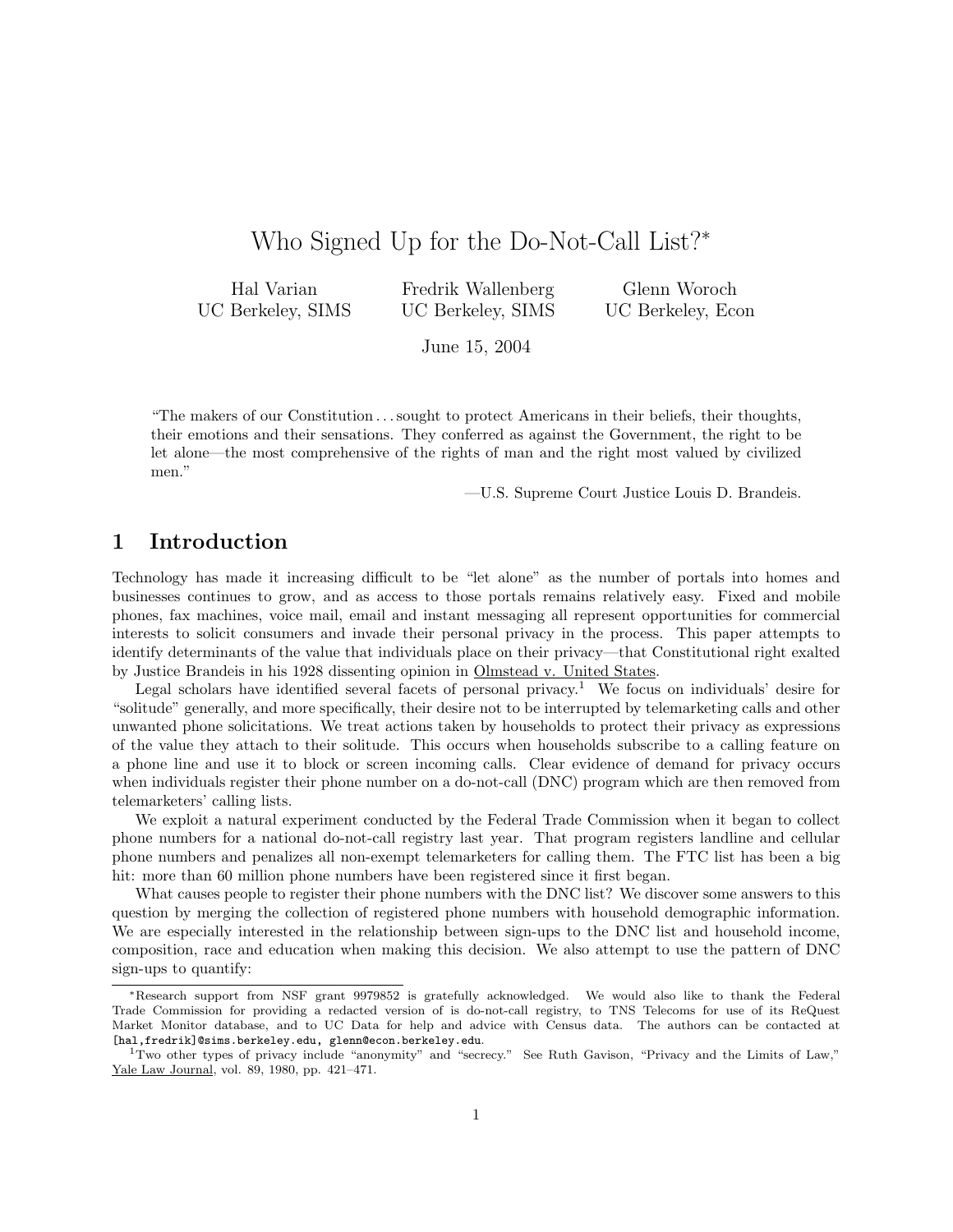- The monetary value that the average household attaches to blocking telemarketing calls, and related, the elasticity with respect to annual registration fees for do-not-call lists;
- The effects of different registration modes (e.g., phone vs. web) on ultimate sign-ups frequencies, and whether different modes are substitutes for one another at the household level, or possibly complementary in the aggregate;
- The likelihood that consumers will register with a do-not-spam list, if and when one were to be created.

We begin our analysis by constructing a choice model of household demand for privacy protection. Because households' evaluation of registration on a do-not-call list depends on the likelihood and frequency of telemarketing calls they receive, we also build a simple model of telemarketer calling behavior. In the end, sign-up is a product of both household privacy tastes and endowments and telemarketers' calling patterns. Since some demographic factors will affect both decisions, they will be confounded in our empirical results. Further, due to the fact that DNC sign-ups cannot be matched with households, we must sum up these individual decisions to some aggregate regional level. While our formal analysis of consumer decision making does not generate a econometric specification directly, it guides our specification of the econometric models.

The empirical analysis begins by segmenting the phone numbers registered to the FTC list by county and then matching them to county-level demographics from the Census and other datasets. We then regress sign-up frequencies on demographic variables. Next, we estimate grouped logit models of sign-up frequencies on various combinations of demographic variables and other factors.

Many of the variables that appear significant in these specification have a natural interpretation, as do the signs on their coefficients. For instance, higher sign-ups occur in counties with higher household income and higher educational attainment. We can also explain the strong relationships between sign-ups and the percentages of households that have a mortgage and that are "linguistically isolated." However, there are some surprises, as in the case of Internet penetration rates which appear to be negatively, if weakly, related to sign-up frequencies. The effect of age of head of household is uneven: young households have low participation in the DNC program, senior citizens have high participation, and in between the effect varies in sign and significance.

We use some of our estimation results for DNC sign-ups to make crude predictions about the popularity of a do-not-spam list, if one were created that resembled the DNC programs. Our predictions are based on the lack of correlation we found between DNC sign-up behavior and household Internet access. Finally, we offer some estimates of the monetary value to consumers of do-not-call programs.

### 2 Background

Both state and federal legislation has been enacted that enable consumers to block unsolicited telemarketing calls. The Telephone Consumer Protection Act (TCPA) of 1991 established consumers' federal rights with respect to telemarketing calls. Last year, the Federal Communications Commission created a national registry when, in coordination with the FTC, it amended its rules implementing the TCPA..<sup>2</sup>

The national DNC program collects phone numbers that are removed from telemarketers' calling lists. Consumers add their phone numbers either by making a toll-free phone call or by visiting the FTC's website. If the phone is used, a consumer must call from the number that is being registered, and only one number can be registered at a time. If, alternatively, the consumer signs up on the web, up to three phone numbers can be added at one time, though it requires an active email account (besides Internet access).<sup>3</sup> Consumers

<sup>2</sup>47 C.F.R. 64.1200 (June 26, 2003). The FTC's rules were spelled out with amendments to its Telemarketing Sales Rule, 67 FR 4492 (Jan. 30, 2002).

<sup>3</sup>Web-based sign-ups ran into some problems, as when the consumer did not receive the verification email possibly because it was screened by their spam filter, or they could not verify registration by clicking on the provided link due to an out-of-date browser.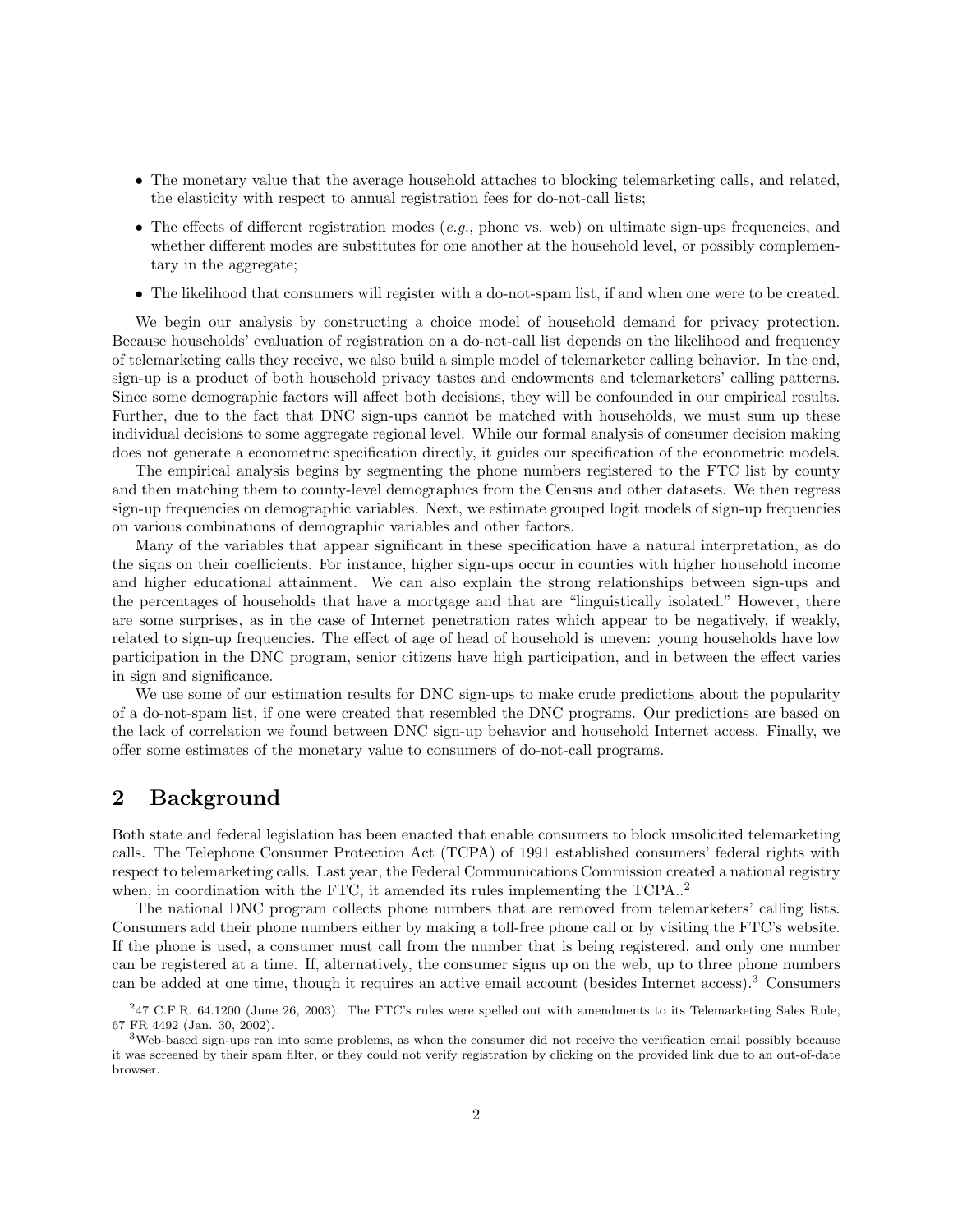have the option to later remove a number from the registry. Only residential lines are allowed on the list but both landline phones and cell phone numbers can be registered.<sup>4</sup>

The FTC began to accept phone numbers on June 27, 2003. Unintentionally the agency implemented an experimental design when, for the first 10 days of the program, consumers living east of the Mississippi (not including Minnesota and Louisiana) were not able to sign up by phone while westerners could sign-up by Internet as well as by phone.<sup>5</sup>

All telemarketers are required to "scrub" their calling lists of phone numbers on the DNC list on a set schedule.<sup>6</sup> The national do-not-call applies to both interstate and intrastate telemarketing calls. A telemarketer who continued to call registered numbers could face fines up to \$11,000. Exceptions were granted for three classes of callers: those protected by free speech (political campaigning, survey research), nonprofits and charities, and companies having a recent commercial relationship with the consumer.

The FTC registry is not the only, or the first, do-not-call list. When it was launched, no fewer than 29 states had maintained some arrangements for registering phone numbers of their residents. Of these, 15 states eventually decided to merge their lists with the FTC's. Consumers who registered with a state program that was merged did not also have to sign up a second time. States that declined to merge their list with the national list often continued to run their registries in parallel.<sup>7</sup> Interestingly, whereas the FTC DNC is free to consumers, several states charge their residents to join their list—usually a one-time fee that while small, often requires an annual renewal fee.

Independently, the Direct Marketing Association (DMA) collects consumers' phone numbers for its "Telephone Preference Service" (TPS).<sup>8</sup> Members of the DMA are "required" to adhere to the TPS requests, but it is unclear how effective is the enforcement and what penalties are imposed for violations. Compliance with the TPS is voluntary for non-members. According to the DMA, the TPS was "80.5 percent effective at decreasing the number of telephone solicitations."<sup>9</sup> Prior to the advent of the national DNC list, the DMA claims that approximately 7.5 million individuals were registered on the TPS.

Consumers can protect against unwanted calls using other means besides joining a do-not-call registry. They can subscribe to calling features offered by their local telephone companies—such as caller ID or call blocking—that enable the called party to refuse unidentified or suspicious incoming calls. Even a simple answering machine can perform some of these functions as when the consumer screens calls.<sup>10</sup> The ability to selectively choose which callers are able to reach the consumer, and which calls are accepted, give these calling features an advantage over a do-not-call list. DNC programs are rather blunt means to protect consumers as they indiscriminately excludes large blocks of telemarketing calls.<sup>11</sup>

### 3 Model of Demand for Privacy

We apply standard consumer theory to describe a household's decision to protect its privacy—such as signing up with a do-not-call list or subscribing to a privacy calling feature. In this view, when a solicitation occurs,

 $4$ Cell phones are a rare target for telemarketers because the TCPA bans the use of auto dialers to call cell phones, or leaving any prerecorded message of any kind. The only alternative is a hand-dialed call from a live person—an expensive option.

<sup>5</sup>From an FTC news flash June 2003: http://www.ftc.gov/ocr/ftcv2n6.htm

 $6$ Beginning on January 29, 2004, the FTC also required telemarketers to display their name and number on caller ID devices. <sup>7</sup>Any phone number registered directly to the FTC list must also be transferred to the corresponding state DNC list when

one exists.

 $8$ Registration with TPS is free by mail and costs \$5 for online sign-up. The sign-up page is at  $http://www.dmaconsumers.$ org/cgi/offtelephonedave.

 $^9$ http://www.the-dma.org/cgi/dispnewsstand?article=921++++++. We cannot be certain exactly what this figure means.

 $10$ There is some evidence that many consumers believe that having their phone numbers non-listed with directory assistance or not published in the white pages will reduce their telemarketing calls. Since telemarketers rely more on purchased lists that are drawn from other sources, the benefit to these consumers is likely to be negligible.

 $11$ In fact, consumers can selectively accept calls from a particular telemarketer under the FTC DNC program, but only by making a specific request in writing.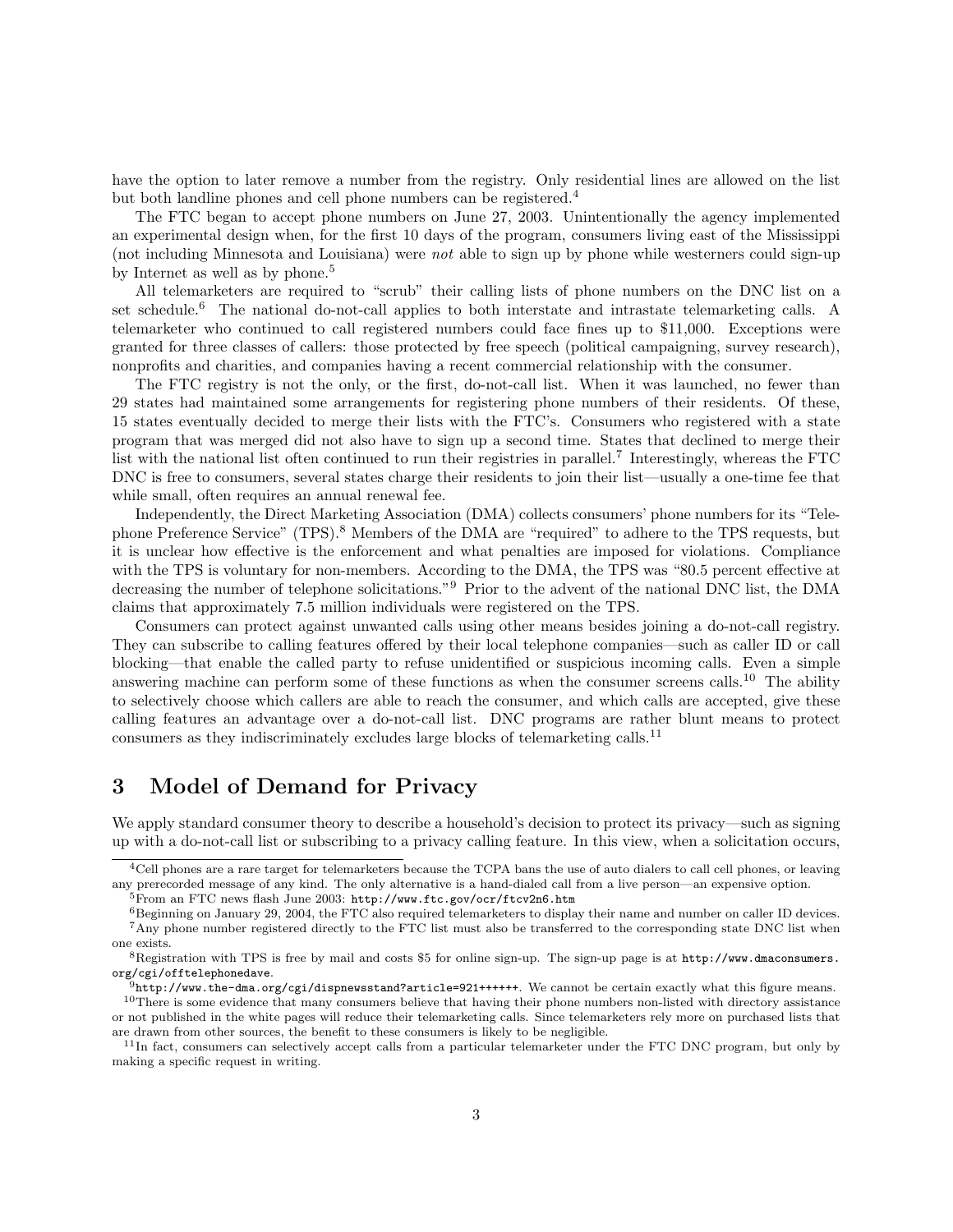it likely causes some disutility for the consumer. Individuals vary in their preferences for privacy in ways that are both observable and unobservable. While not common, it is happens that consumers wish to make a transaction with the telemarketer or at least to be informed of their offering. In addition, consumers are "endowed" with different baseline levels of privacy as a consequence of their immediate environment, affecting the marginal value they attach to blocking telemarketing calls or other invasions of privacy.

Additionally, households can choose when to register their phone numbers if they decide to do so. We believe that consumers express greater demand for privacy when they sign up early than those who register later, though we do not explicitly model the timing decision. We do make use of the timing of registrations on occasion, however.

When deciding whether to register, a household takes into account the expected benefits that follows from having its number blocked from telemarketers, and weighs it against any cost of registering and having the number blocked. If a number is not registered, then with some probability it would be called. That probability depends on the average likelihood and frequency with which telemarketers call a particular line which, in turn, depends partly on the characteristics of the household that owns that line.<sup>12</sup>

Even if a call is placed to a line, there may not be someone present to answer. The greater the number of household members, all else equal, the greater the likelihood telemarketers will reach some person in the household.<sup>13</sup> It is before this point, however, when privacy calling features can intercept or divert an incoming call. Assuming the call reaches a live person, they can still reject the call, though it causes some nuisance by that point. And it is entirely possible that the consumer would want to do business with the telemarketer, in which case the call would offer positive benefits.

If the household registers its phone number(s) on the DNC list, the only calls that should get through would be from callers who are exempted under the rules. If an exempt call came through, it would again depend on whether someone was available to answer it, and if so, whether the solicitation was welcomed or merely an annoyance.

We can represent the household's problem by a decision tree with a series of binary branches governed by either a decision by the consumer or telemarketers, or by a chance event (see Figure 1). Associated with each final branch of the tree is a payoff to the household. We presume that a household's expected utility from alternative events will guide its decision to register with a DNC list.

As shown in the decision tree, a pre-condition for a household to join the DNC list is that it be aware of the program's existence and effectiveness. Awareness of the FTC's do-not-call registry varies over time with press coverage and competing and complementary events  $(e.g., each legal challenge to the FTC list)$ . We also expect variation in awareness across region if only because state programs might raise residents familiarity with the concept of a do-not-call registry.

Each element of the tree contributes to a household's expected utility, and hence, explains the signup frequencies we observe. To illustrate, consider some factors that bear on a few of these elements. The more difficult and costly it is to signup for a DNC list, the less likely we would expect an average household to do so. Some state DNC programs charge residents for placing their phone numbers on their lists, raising the value of the signup cost  $c_n$ . See Table in Appendix A. Many, but not all, state lists allow households to register by the Internet, and for those households with access to the Internet at home or work, the cost of signing up, on average, will be lower than for those without access.

Telemarketers are also part of this equation especially with regard to the likelihood and the frequency with which they call a phone number. This calling pattern is captured here by  $p_n$ . At least in part, these probabilities reflect the telemarketing community's assessment of the desirability of certain households, which

<sup>&</sup>lt;sup>12</sup>In fact, many telemarketers use random number dialing. Since the average exchange utilization is about 50%, dialing a random number in an exchange has about a 50% chance of finding a working telephone. However, the choice of which exchanges to mine is influenced by the demographic makeup of the exchange and there are several services that supply the telemarketing industry with demographic information by telephone exchange (one of which we used for this study.)

 $13$ It is possible that having a larger household with more people answering the phone also reduces the annoyance by distributing it over multiple people, specifically shielding the household decision makers.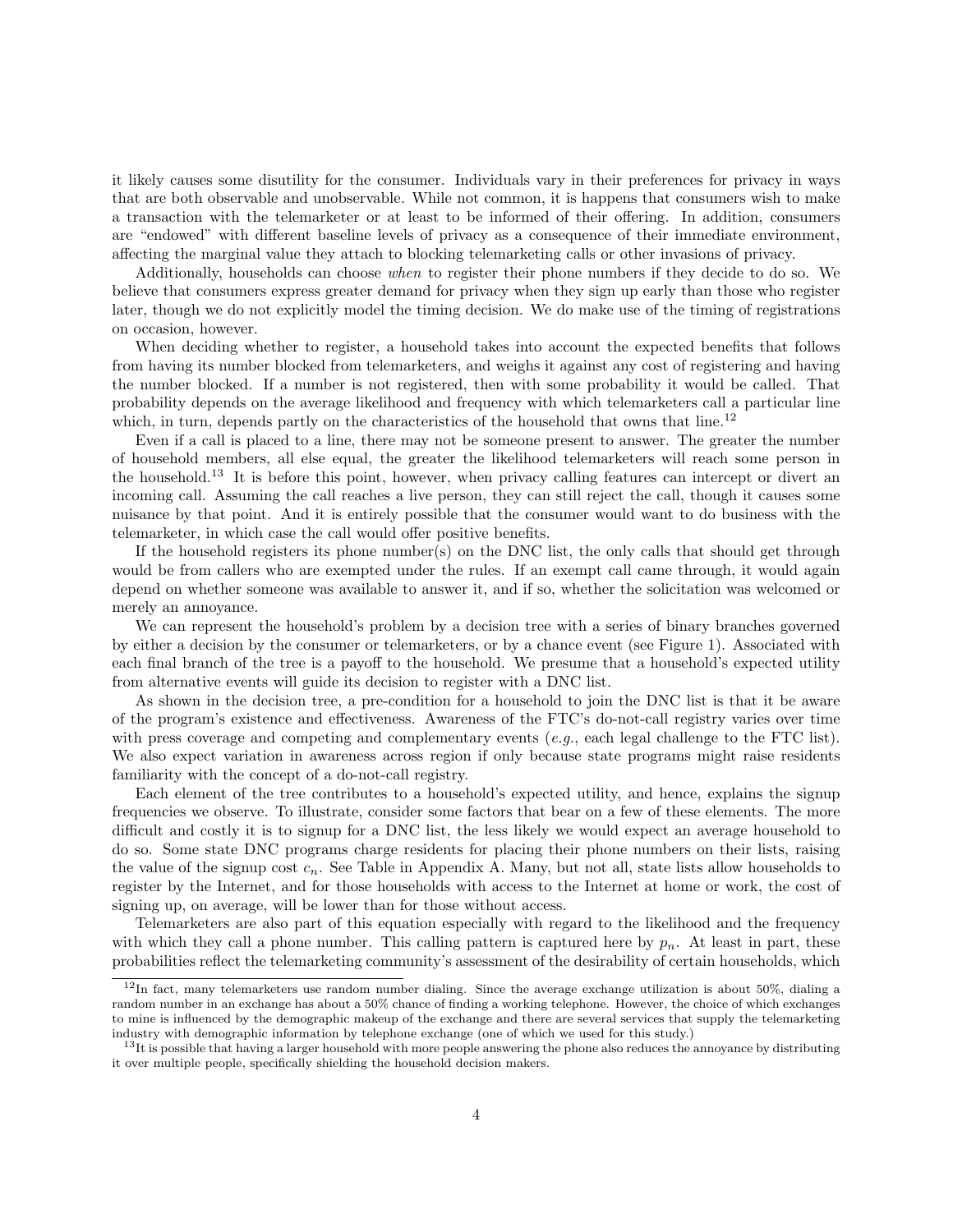

Figure 1: Household decision tree for DNC sign-ups

means the likelihood they will complete a profitable transaction. Telemarketers also have some control over the extent of the annoyance they cause when their solicitation is unwanted,  $a_n$ .

#### 3.1 Random Utility Model of Do-Not-Call Registration

We adopt a random utility approach to model decisions to register with a do-not-call list. Individual choices can then, in principle, be summed to the same level of aggregation as the available demographic data.

The first issue that must be addressed is to identify the relevant decision maker. One candidate is the household since its members may make a single decision whether to register its various lines, each of which contribute to the invasion of members' collective privacy. Alternatively, adult persons could make registration decisions on a line by line basis. This might make sense for cellular phone lines that are rarely shared by multiple individuals. Since we will eventually exclude cell lines from the empirical analysis for various reasons, we feel justified in taking the household as the decision maker.

Taking a simplified view of the household decision problem in the previous section, if household n registers its line(s) with the do-not-call list, the realized utility will be:

$$
u_{1n} = v_n(y_n - c_i, z_n) + \epsilon_{1n} \tag{1}
$$

where  $v_n(y_n, z_n)$  is deterministic utility associated with household income  $y_n$  and demographic characteristics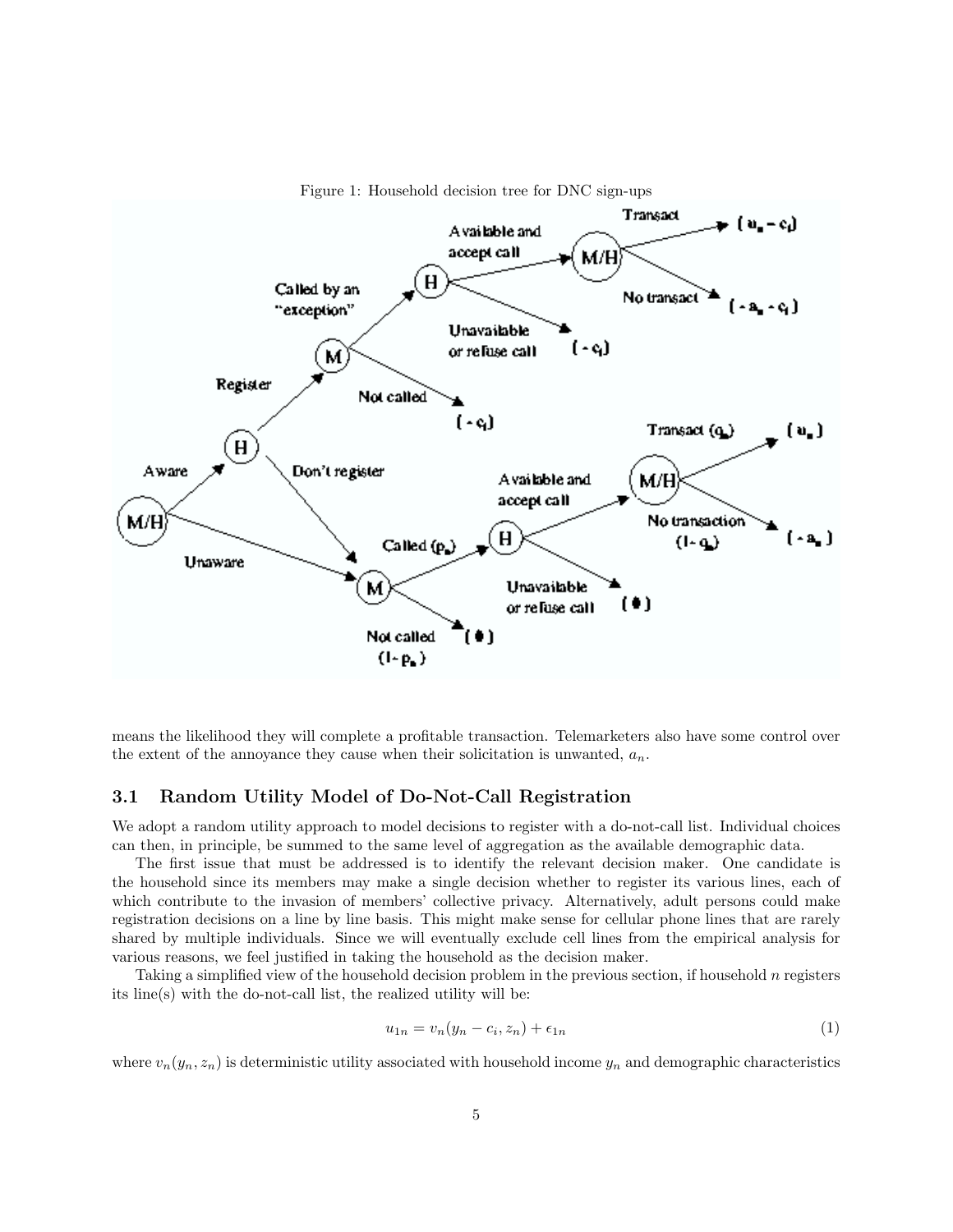$z_n$  (e.g., race, education) and where  $c_i$  represents the monetary equivalent of out-of-pocket and intangible costs of signup in region i.

When the household does not register, it believes that it will be called with probability  $p_n$ , in which case its expected utility will be:

$$
u_{0n} = p_n [v_n(y_n, z_n) - a_n] + (1 - p_n)v_n(y_n, z_n) + \epsilon_{0n}
$$
  
=  $v_n(y_n, z_n) - p_n a_n + \epsilon_{0n}$  (2)

As before  $a_n$  is the disutility of a telemarketing call specific to household n. Household n will register when  $u_{1n} > u_{0n}$ , or equivalently, when

$$
v_n(y_n - c_i, z_n) + \epsilon_{1n} > v_n(y_n, z_n) - p_n a_n + \epsilon_{0n}
$$
  

$$
\epsilon_{1n} - \epsilon_{0n} > [v_n(y_n, z_n) - v_n(y_n - c_i, z_n)] - p_n a_n
$$
 (3)

Let  $F(\bullet)$  be the c.d.f. of the difference between the two disturbances. Then the likelihood of registration is:

$$
\phi_n = 1 - F[v_n(y_n, z_n) - v_n(y_n - c_i, z_n) - p_n a_n]
$$

If we were to assume that the deterministic part of household utility is linear in the variables, *i.e.*,  $v_n(y_n, z_n) =$  $\beta_0 + \beta_uy_n + \beta_z z_n$ , then the term in the distribution function simplifies to just  $\beta_yc_i - p_na_n$ , where  $\beta_y$  is the marginal utility of income. Simple comparative static exercises confirm that signup frequency is decreasing in cost of signing up and increasing in the magnitude of the annoyance:  $\frac{\partial \phi_n}{\partial c_i} = -f\beta_y < 0$  and  $\frac{\partial \phi_n}{\partial a_n} = fp_n > 0$ .

#### 3.2 Telemarketers' Calling Behavior

Telemarketers are presumed to follow systematic rules for calling potential customers even if that involves some randomization. We assume these rules are optimal—just as in the case of households' decisions to register with a DNC list. In its simplest form, if the telemarketer makes a call to household n, it will either succeed or fail to generate a transaction. Let the chance of success be  $q_n$  for household n given the call goes through. This conditional probability depends on characteristics of the household among other factors. Telemarketers would prefer to only call those lines that resulted in profitable transactions, but they must rely on noisy signals.<sup>14</sup> If the telemarketer meets with success, it realizes a profit of  $t_n$ .

Consider the problem facing a representative telemarketer. Expected profitability of calling household  $n$ is dependent on the likelihood of a successful transaction and the profitability of a transaction if one occurs:

$$
\pi_n = q_n(t_n - c) + (1 - q_n)(-c) + \nu_n \n= q_n t_n - c + \nu_n
$$
\n(4)

The error term,  $\nu_n$ , captures the cost to the telemarketer of calling the household, plus any randomness in the household's willingness to transact or any randomness in selection of a target  $(e.g.,$  random number dialing). The cost of making a call  $c$  is assumed not to vary across households and is independent of whether the call is successful or not.

Conditional on the error term, the telemarketer (or its software package) decides to call household  $n$ when  $\pi_n > 0$ . From the perspective of household n (and the researcher), however, a telemarketing call is a binary random variable with probability:  $p_n = \Pr{\pi_n > 0}$  Assuming households have rational expectations, this probability will enter random utility (2).

<sup>14</sup>Indeed, some telemarketers recognize the benefits in do-not-call programs as they weed out households who are annoyed by calls and would not make a purchase anyway. See Robert Gutsche Jr., "Telemarketing firms face their toughest call: Costs of new rules push many companies to brink," Chicago Tribune, February 25, 2004.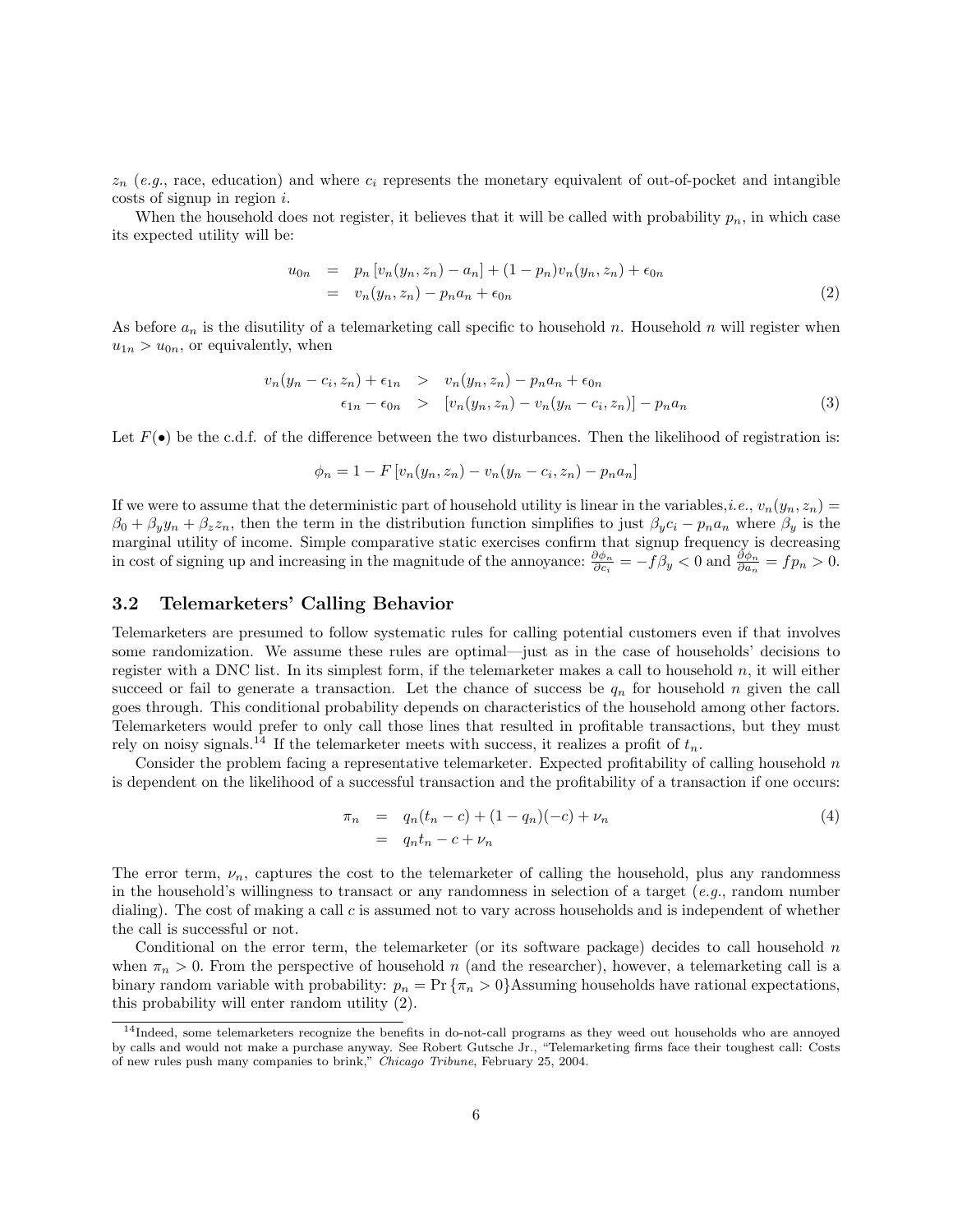While consumer characteristics like income and demographics do not appear explicitly in the expression for telemarketer's call profitability, those variables enter indirectly through their influence on the likelihood of a transaction,  $q_n$ , and the profitability of a transaction,  $t_n$ . Looking ahead to empirical estimation, we should not presume an unambiguous relationship between DNC signup frequencies and demographic variables. Take household income. Higher income may raise the value of time, and thus the annoyance from unwanted telemarketing calls. It also may raise the expected profitability should a transaction occur. These two tendencies reinforce one another, increasing the value of registering with the DNC list. However, the likelihood of a transaction with higher income consumers could be lower than those with lower income, making a call to these lines less attractive to telemarketers, reversing the effect of income. We only observe the net effect of income (and other demographic variables) on DNC signup frequencies and are not yet able to instrument for these intervening factors.<sup>15</sup>

#### 3.3 Geographic Aggregation of Signup Frequencies and Household Demographics

We cannot associate any registered phone number with a household, and consequently, we cannot estimate a household choice model explicitly. We can, however, associate fixed-line phone numbers with a geographic region. This is done using the relationship between a fixed line and the local exchange company's "wire center" and the geographic location of those wire centers.

As before, let n index households and define  $N_i$  as the set of households that are located in region i. Assume that a household registers all its (fixed) lines if it chooses to register any one of them. In that case, we can form the frequency of DNC signup in region  $i$  as:

$$
f_i = \frac{\sum_{n \in N_i} l_n \phi_n}{\sum_{n \in N_i} l_n}
$$

where  $l_n$  is the number of lines owned by household n. Averaging the explanatory variables takes a slightly different form; in the case of average household income in region  $i:^{16}$ 

$$
\overline{y}_i = \frac{\sum_{n \in N_i} y_n}{\#N_i}
$$

We choose to aggregate up all variables to the county level (specifically, the 5-digit FIPS code), reducing over 60 million phone numbers to about 3,100 observations.

<sup>15</sup>Express the probability that a telemarketer will call household n as follows:

$$
p_n = Pr\{\pi_n > 0\} = Pr\{\nu_n > c - q_n t_n\} = 1 - G(c - q_n t_n),
$$

where  $G(\bullet)$  is the conditional c.d.f. of the profitability disturbance. Then substitute into the household choice probability to get:

$$
\phi_n = 1 - F\left\{ [1 - G(c - q_n t_n)] a_n - \beta_y c_i \right\}
$$

Differentiating with respect to income  $y_n$  we get that:

$$
\partial \phi_n / \partial y_n = -f \times \left[ g \left( \frac{\partial q_n}{\partial y_n} t_n + q_n \frac{\partial t_n}{\partial y_n} \right) a_n + (1 - G) \frac{\partial a_n}{\partial y_n} \right]
$$

which cannot be signed without further assumptions on the signs of the various income effects.

<sup>16</sup>In fact, the Census data is collected in "bins" although they report median incomes as well as frequencies by bin.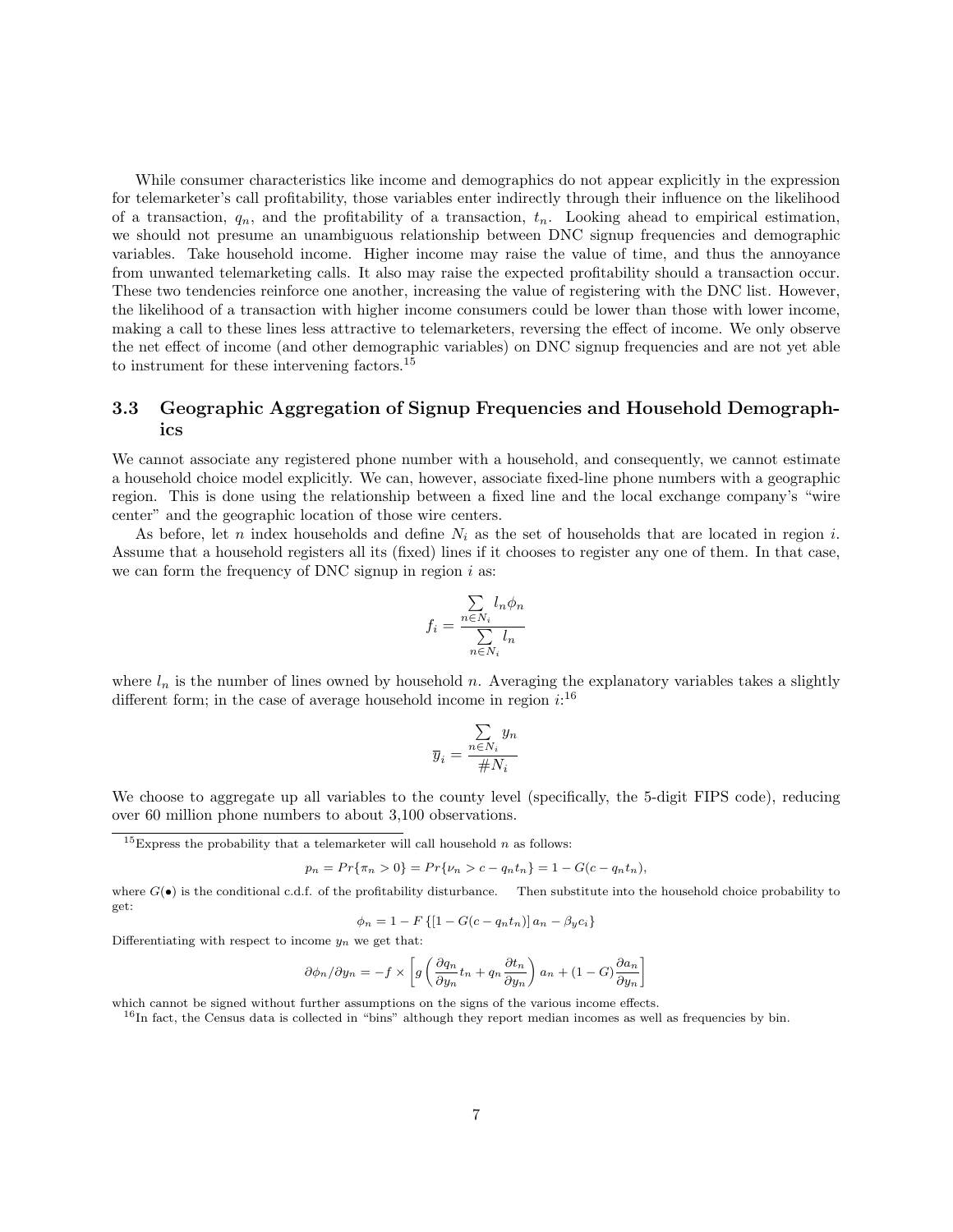### 4 Data

We have obtained redacted information on the more than 60 million phone numbers that were entered into the FTC's do-not-call registry between June 26, 2003 and November 1, 2003 (along with the time and date each number was registered). To ensure privacy, only the area code and exchange prefix of the number (the so-called "NPA-NXX," or more simply, "the exchange") was reported in the dataset and exchanges with 10 or fewer observations have been dropped from the analysis. The exchange level observations were then mapped to counties. Using a database provided purchased from the Mellisa Data Corporation one often used by telemarketing firms themselves we mapped the exchange into the county.





Figure 2 plots the number of phone numbers added to the national registry in each of the 129 days for which we have data. A large portion of sign-ups took place in the first few days of the program, suggesting that there was a pent up demand for the do-not-call list. A spike occurs starting July 7, the first day that states east of the Mississippi could register using the toll-free number. Another spike can be found right before September 1, 2003. This one corresponds with the fact that sign-ups made prior to that day would be included when the list first went into effect on October 1, 2003 rather than waiting 90 days for numbers to be blocked. Several other smaller spikes occurring throughout the sample period come disproportionately from specific states. We use this correlation, along with independent information, to attribute each of 14 dates to the merger of a state list with the national list. More information on the individual statelists is available in Appendix A.

The DNC data are recorded by phone number but decisions to register are made by individuals, or more likely, by households. Since both individuals and households often have more than one phone number (multiple fixed lines and cellular phones), we examine both the number of households per county as well as an estimate of the number of fixed lines per county as the denominator to form sign-up frequencies.

Most of our demographic variables are extracted from the 2000 Census, including household income, size, race and composition as well as home value and mortgage. These data are supplemented with survey information from household-level panels run by the Census Bureau's Current Population Survey and TNS Telecom's ReQuest Survey dataset. Those panels are also rolled up to the county level to generate the average Internet usage and lines per household. We provide greater detail about the primary data sources and construction of variables in Appendix B.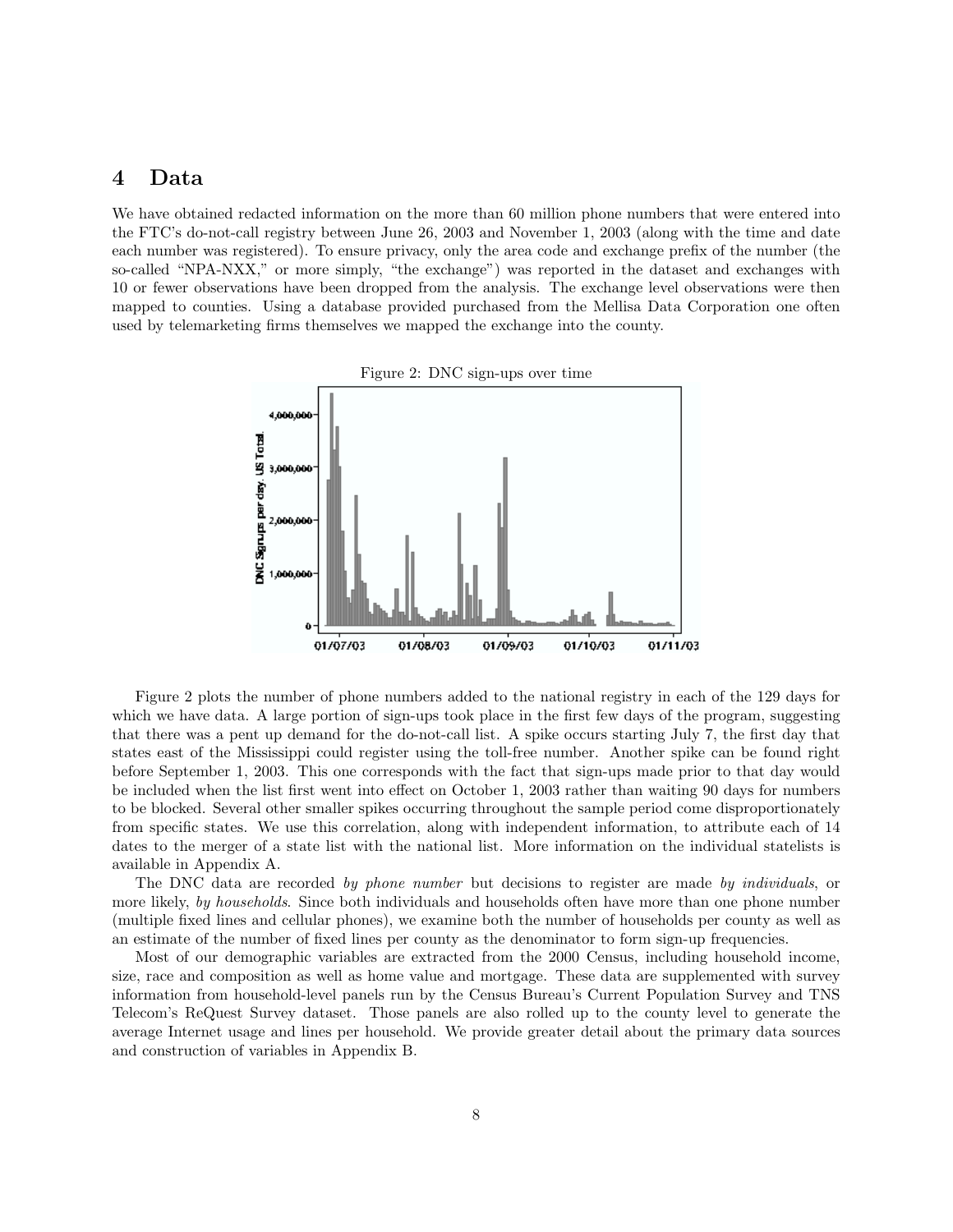## 5 Descriptive Statistics

We begin by looking at the responses to the do-not-call list on a state by state basis. Figure 3 shows the proportion of households that has signed up for the FTC DNC list. The total sign-ups have been adjusted to exclude numbers on non-wired exchanges and to adjust for the average number of lines per household in each state. State specific do-not-call lists are identified in the figure as well as states that chose not to merge their lists.

As mentioned above, 31 states had some form of do-not-call registry, and 14 of those merged their lists with the national registry. Five of these 31 states simply used the Direct Marketing Association's TPS list which has a charge if registration was done on line. Additionally, six other state programs charged for their service. We find that charging for a do-not-call list depresses the frequency of sign-up. Of all the signups on the national list that occurred in our sample period, we attribute 11.8% to the merger of state lists. Looking just at state programs that were free, 14.3% of their signups came from state lists. Compare that with 7.2% for states that used the DMA's TSP, and also the mere 1.0% for those states that charged for signups.

Turning to our demographic variables and other explanatory factors, we include Table 1 below that contains the key explanatory variables that are used in the econometric analysis. For the complete set of summary statistics see Table 28 in Appendix C.

| Variable Name     | Definition                       | Mean     | Std. Dev. | Min.     | Max.    |
|-------------------|----------------------------------|----------|-----------|----------|---------|
| pop               | No. people                       | 90611.83 | 294411.59 | 444      | 9519338 |
| hh                | No. households                   | 33977.75 | 104956.02 | 185      | 3136279 |
| Phone             | No. fixed lines                  | 33130.09 | 102818.27 | 178      | 3079273 |
| dncland           | Fixed line signups               | 15389.64 | 49257.26  | 16       | 1311045 |
| pDNC              | Freq. of signups                 | 0.39     | 0.19      | 0.00     | 2.09    |
| <b>HRaceWhite</b> | No. white HHs                    | 26939.54 | 70845.25  | 122      | 1747061 |
| HLatino           | No. Latino HHs                   | 2959.83  | 24450     | $\theta$ | 1012351 |
| HHInc_Med         | Median HH income                 | 35327.1  | 8826.86   | 15805    | 82929   |
| EduLow            | Percent HHs with HS or less      | 0.13     | 0.05      | 0.02     | 0.33    |
| <b>HHLingIso</b>  | No. HHs linguistically isolated  | 1407.37  | 11535.79  | $\theta$ | 477729  |
| OwnHome           | No. HHs own home                 | 22471.88 | 59832.62  | 118      | 1499694 |
| HasMortgage       | No. HHs have mortgage            | 12438.02 | 37999.45  | 8        | 1014178 |
| HVal_Med          | Avg. home value                  | 84046.12 | 46198.72  | 20100    | 1000001 |
| <b>HHP</b> overty | No. HHs below poverty line       | 3998.77  | 13998.70  | 22       | 474533  |
| UnmarriedPartners | No. HHs with unmarried partners  | 1683.50  | 5686.34   | $\Omega$ | 181301  |
| NoMale            | No. HHs with no male             | 9866.75  | 33204.13  | 36       | 950073  |
| pInternet         | Percent HHs with Internet access | 0.48     | 0.13      | 0.04     | 0.87    |
| N                 | 3094                             |          |           |          |         |

Table 1: Summary statistics for key variables

# 6 Demographics and Sign-up Frequencies

Our first goal is to describe the relationships between demographic categories and the observed frequencies of DNC sign-up. In this section we perform regression analysis of these relationships, examining one demographic variable at a time.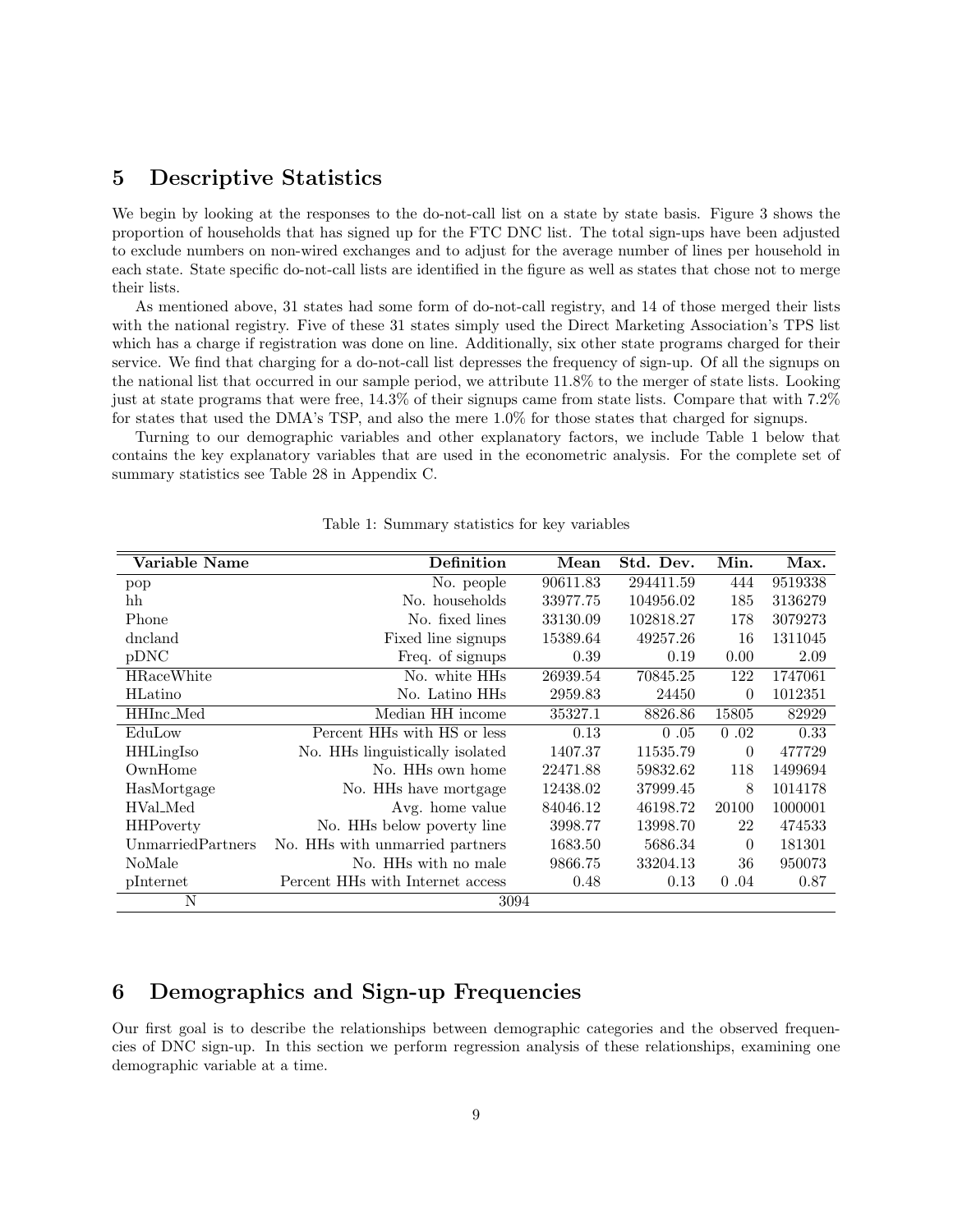Using Census data, we determine the fraction of the households (or population) in each county that falls into a given demographic category. For example, in a particular county it may be that 96.3 percent of the households are White, 2.3 percent are Black, 0.006 percent are Asian, and so on. There is typically an "Other" category, so that the fractions generally sum to 1.

Suppose that in a given county i,  $s_i$  households sign up for the DNC list and that there are  $h_i$  households in total and  $n_{iq}$  of those are classified in demographic group  $g = 1, \ldots, G$ . We suppose that the demographic classification is complete so that  $\sum_{g=1}^{G} n_{ig} = h_i$ .

Let us assume that a *constant* fraction  $\alpha_g$  of demographic group g signs up for the DNC list in every county. Then we can write

$$
s_i = \alpha_1 n_{i1} + \cdots + \alpha_G n_{iG}.
$$

or

$$
f_i = \frac{s_i}{h_i} = \alpha_1 \frac{n_{i1}}{h_i} + \dots + \alpha_G \frac{n_{iG}}{h_i},
$$

The fraction on the left is the frequency of DNC registration in a given country. The variables on the right are the fractions reported in the Census for each demographic group. Under the assumption of common sign-up frequencies of demographic groups across counties, we can estimate this relationship as a simple linear regression.

We interpret the coefficients  $\alpha_q$  as the average fraction of the particular demographic group that signs up for DNC. Under this interpretation,  $\alpha_q$  should always be between 0 and 1. In practice, the estimated coefficients do not always satisfy this requirement, since the model is not literally true: the fraction of sign-ups of a given group is not a constant, so there will typically be nonlinearities and cross-variable effects.

Nevertheless, it may be approximately true, and this way of summarizing the data appears to be useful and give intuitively plausible results about the marginal impact of demographic variables on frequency of sign-up. In cases where  $\alpha_i$  is greater than 1 or less than zero, we will simply indicate that the corresponding effect is "large" or "small."<sup>17</sup>

The coefficients in these regressions should *not* be interpreted as the incremental effect of one variable, holding everything else constant. Rather they should be interpreted in the sense of a marginal frequency distribution—how would we expect the frequency of sign-up to change when we move from a country with one distributions of races to another county with a different distribution of races, where other variables (income, housing, age, etc.) also change. These regressions are purely description in nature and should not be given a causal interpretation.

There is one final complication. In some cases the Census data reports the fraction of households; in other cases the Census data reports fraction of the population. Since we have the raw DNC sign-ups, we can divide by either number of households or the population, depending which normalization the Census report uses. The interpretation of the regressions coefficients will be different, depending on which normalization is used. In most cases the coefficient will represent fraction of households; in one (highest level of education attained by population 25 and older) it will represent a fraction of the population.

For example, Table 2 depicts the effect of race on the frequency of sign-up, where we have normalized by households. Roughly speaking, it appears that about 40% of Whites signed up, 15% of Blacks and low percentages of Native Americans, Pacific Islanders, and Others. However, a substantial percentage of Asians and Multirace households signed up. The column in the table labeled "Mean" indicates the fraction of the population represented by each demographic group.

Table 3 shows the same regression with population used as the normalizing variable. The results are essentially consistent, reflecting the relative constancy of population per household: the mean is about 2.54, and half of the data lies between 2.48 and 2.71. So, for example, 2.6 times the coefficient on pRace White

<sup>&</sup>lt;sup>17</sup>We also estimated the regressions constraining  $\alpha_i$  to lie between 0 and 1 and found that the results were essentially what one would get by just truncating the coefficient. That is, there was generally no impact on the other coefficients from forcing coefficients to lie in the 0-1 interval. For this reason we report the unconstrained regressions.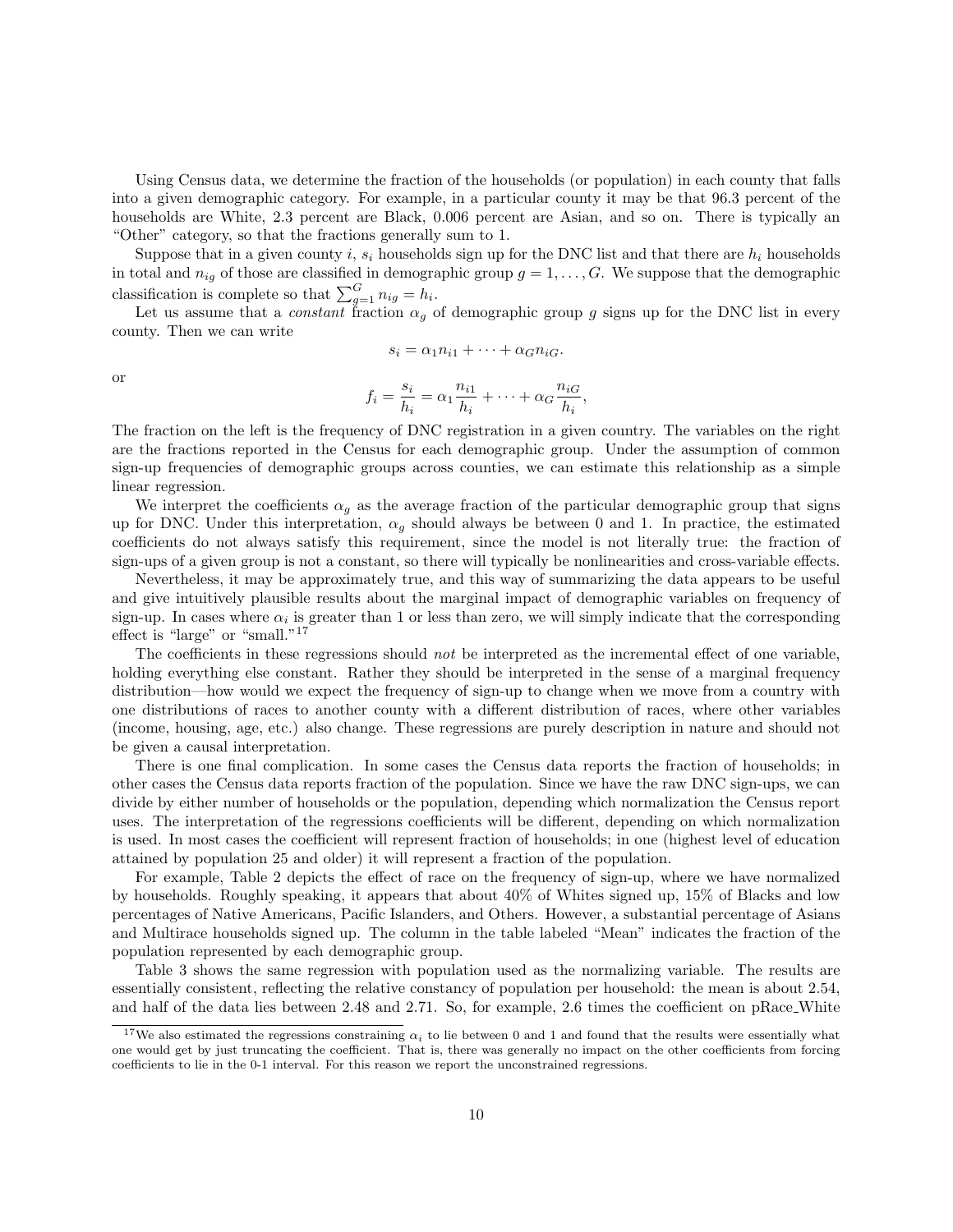Table 2: Race regression—Households

| Variable              | Coefficient         | Std. Err. | Mean  |
|-----------------------|---------------------|-----------|-------|
| pHHRace_White         | $0.396**$           | 0.004     | 0.870 |
| pHHRace_Black         | $0.155***$          | 0.019     | 0.077 |
| pHHRace_Native        | $-0.066$            | 0.046     | 0.016 |
| pHHRace_Asian         | $2.688**$           | 0.218     | 0.006 |
| pHHRace_PacIs         | $-14.072**$         | 1.422     | 0.000 |
| pHHRace_Other         | $-0.499**$          | 0.079     | 0.018 |
| pHHRace_Mult          | $2.125**$           | 0.353     | 0.011 |
| Significance levels : | $* : 5\%$<br>†: 10% | $**: 1\%$ |       |

in the population regression is .383, not terribly far from the . 396 in the household regression. The sign pattern and relative magnitudes of the coefficients are about the same, so to keep things consistent, we will report the data for the household normalization only in what follows.

| Table 3: Race regression—Population |                 |                        |       |  |
|-------------------------------------|-----------------|------------------------|-------|--|
| Variable                            | Coefficient     | Std. Err.              | Mean  |  |
| pRace_White                         | $0.151**$       | 0.002                  | 0.845 |  |
| $pRace_Black$                       | $0.053**$       | 0.007                  | 0.087 |  |
| pRace_Native                        | $-0.055**$      | 0.016                  | 0.018 |  |
| pRace_Asian                         | $0.649**$       | 0.068                  | 0.008 |  |
| pRace_PacIs                         | $-4.456**$      | 0.431                  | 0.001 |  |
| pRace_Oth                           | $-0.215***$     | 0.025                  | 0.025 |  |
| pRace_Mult                          | $1.182**$       | 0.116                  | 0.015 |  |
| Significance levels:                | $\dagger$ : 10% | $* : 5\%$<br>$**: 1\%$ |       |  |

"Latino" is a separate classification from race and refers to country of origin. According to Table 4 they have a somewhat lower frequency of sign-up compared to non-Latinos. Figures 4 and 5 depict a simple scatterplot of the relationship between the frequency of sign-up for DNC and the fraction of the population that falls into the indicated groups. As can be seen, there is considerable variation across counties, but those with a high proportion of Blacks or Latinos definitely have a lower frequency of sign-up.

| Table 4: Latino regression             |             |                       |       |  |  |
|----------------------------------------|-------------|-----------------------|-------|--|--|
| Variable                               | Coefficient | Std. Err.             | Mean  |  |  |
| pHHLatino                              | $0.169**$   | 0.026                 | 0.045 |  |  |
| pHHLatinoNo                            | $0.392**$   | 0.003                 | 0.955 |  |  |
| Difference                             | $-0.223**$  | $F(1,3092) = 66.28$   |       |  |  |
| Significance levels : $\dagger$ : 10\% |             | $**: 1\%$<br>$*: 5\%$ |       |  |  |

Age (of the householder), depicted in Table 5 and Figure 6, does not seem to have any consistent impact on the likelihood of signing up. It is worth noting that only 5 percent fall in the 15–24 category but the standard error is still low (and the estimate positive).

Table 6 looks at the frequency of sign-up as a function of household size, with 2 and 4-person households having a high probability of signing up. Curiously households with 5 or more people seem to have a lower frequency of signing up. Perhaps larger households have a lower baseline level of privacy, so the incremental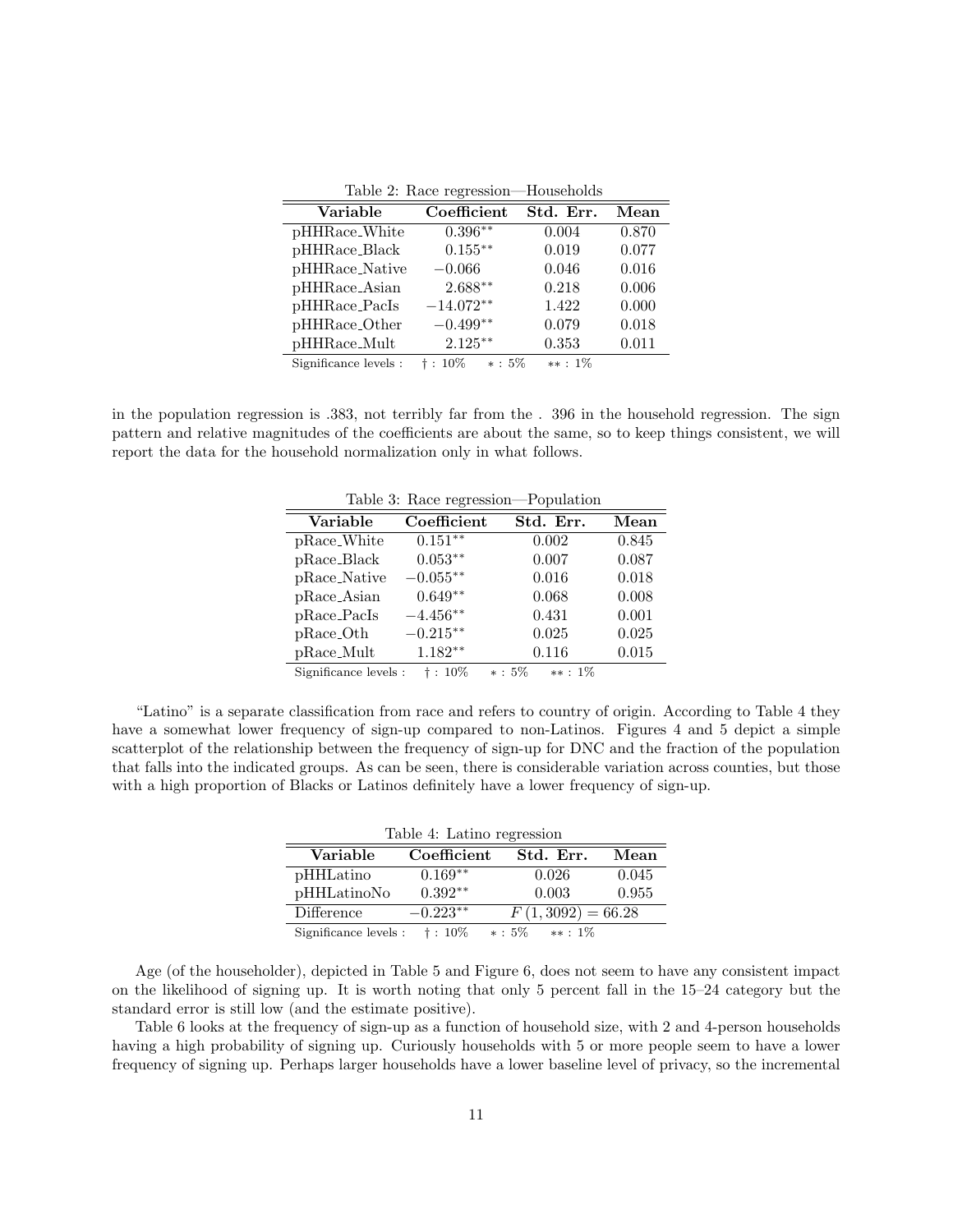| Table 5: Age regression    |                                                                |                      |       |  |  |
|----------------------------|----------------------------------------------------------------|----------------------|-------|--|--|
| Variable                   | Coefficient                                                    | Std. Err.            | Mean  |  |  |
| pAgeHH15t24                | $0.559**$                                                      | 0.127                | 0.048 |  |  |
| pAgeHH25t34                | 0.080                                                          | 0.135                | 0.145 |  |  |
| $\lambda$ TTTTOP $\lambda$ | $\cap$ $\rightarrow$ $\rightarrow$ $\rightarrow$ $\rightarrow$ | $\sim$ $\sim$ $\sim$ | 0.010 |  |  |

| pagennzoto4 | v.vov     | U. LƏƏ | U.140 |
|-------------|-----------|--------|-------|
| pAgeHH35t44 | $0.554**$ | 0.142  | 0.213 |
| pAgeHH45t54 | $1.146**$ | 0.153  | 0.198 |
| pAgeHH55t64 | $-0.444*$ | 0.198  | 0.147 |
| pAgeHH65t74 | $-0.232$  | 0.198  | 0.128 |
| pAgeHH75up  | $0.780**$ | 0.114  | 0.121 |
|             |           |        |       |

Significance levels : † : 10% ∗ : 5% ∗∗ : 1%

addition to overall privacy from DNC is low. Alternatively it may be the case that the annoyance of telemarketer's calls is spread over a larger number of people.

| Table 6: Household size regression |             |                        |                       |  |
|------------------------------------|-------------|------------------------|-----------------------|--|
| Variable                           | Coefficient | Std. Err.              | $\operatorname{Mean}$ |  |
| pHHSize1                           | $0.386**$   | 0.072                  | 0.253                 |  |
| pHHSize2                           | $0.753**$   | 0.065                  | 0.347                 |  |
| pHHSize3                           | $-1.454**$  | 0.157                  | 0.162                 |  |
| pHHSize4                           | $3.285**$   | 0.280                  | 0.138                 |  |
| pHHSize5up                         | $-0.823**$  | 0.096                  | 0.238                 |  |
| Significance levels :              | $+:10\%$    | $* : 5\%$<br>$**: 1\%$ |                       |  |

Table 7 shows that households with young children are likely to sign-up and households with older children are unlikely to do so. The first could be attributed to the fact that someone is likely to be at home with the very young kids and the probability of being home when a telemarketer calls is thus higher.

| Table 7: Kids regression |                                        |                     |       |  |  |
|--------------------------|----------------------------------------|---------------------|-------|--|--|
| Variable                 | Coefficient                            | Std. Err.           | Mean  |  |  |
| pKidsSub5                | $1.122**$                              | 0.204               | 0.147 |  |  |
| pKids5t11                | 0.126                                  | 0.175               | 0.244 |  |  |
| pKids12t18               | $0.765***$                             | 0.119               | 0.220 |  |  |
|                          | Significance levels : $\dagger$ : 10\% | $*: 5\%$ $** : 1\%$ |       |  |  |

The effect of income on sign-up is shown in Table 8 and Figure 7. As one might expect, low income households have a low probability of sign-up. The frequency of sign-up generally rises with income, though the estimated coefficients are typically insignificant. However, households with incomes over \$100,000 have a substantial likelihood of signing up.

The impact of education is summarized in Table 9. Those with education of grade school or less have a low frequency of signing up, and high-school dropouts even more so. Those with a post-graduate education are quite likely to sign-up.<sup>18</sup>

"Linguistic isolation," a census category referring to lack of English fluency measured at the household level, dramatically reduces the frequency of sign-up, as shown in Table 10.

<sup>18</sup>In later models we merge the first two categories into a new "low education" variable.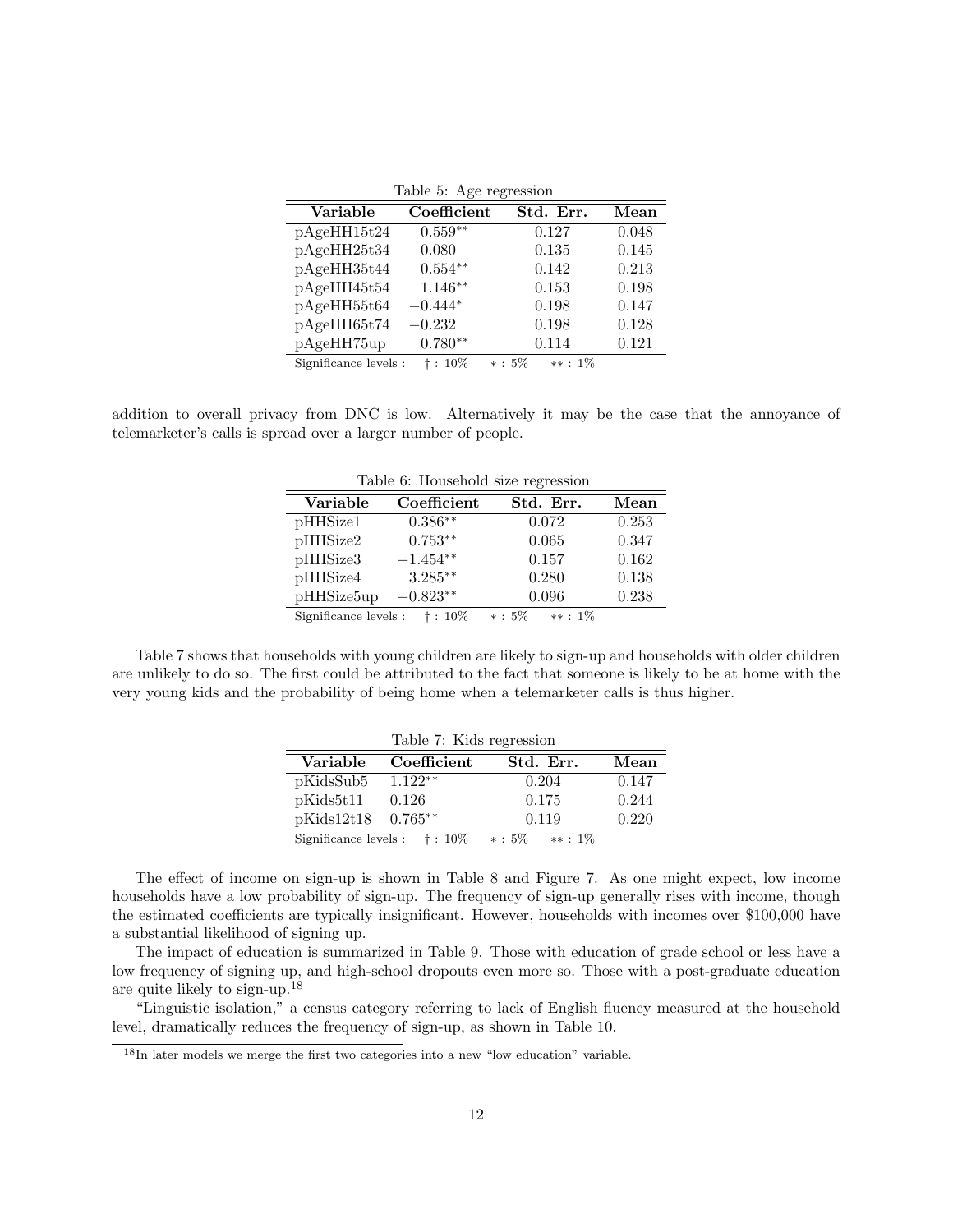| $\sim$ . However, the only regression |             |                        |       |  |  |
|---------------------------------------|-------------|------------------------|-------|--|--|
| Variable                              | Coefficient | Std. Err.              | Mean  |  |  |
| pHHInc_10dwn                          | $-0.472**$  | 0.093                  | 0.121 |  |  |
| pHHInc_10t15                          | 0.369       | 0.242                  | 0.081 |  |  |
| pHHInc_15t20                          | $0.732**$   | 0.249                  | 0.078 |  |  |
| pHHInc_20t25                          | 0.230       | 0.260                  | 0.079 |  |  |
| $pHHInc_25t30$                        | 0.283       | 0.275                  | 0.075 |  |  |
| pHHInc_30t35                          | 0.379       | 0.276                  | 0.072 |  |  |
| pHHInc.35t40                          | $1.060**$   | 0.299                  | 0.065 |  |  |
| pHHInc_40t45                          | $-0.023$    | 0.325                  | 0.060 |  |  |
| pHHInc_45t50                          | 0.491       | 0.350                  | 0.052 |  |  |
| pHHInc_50t60                          | $0.891**$   | 0.251                  | 0.088 |  |  |
| pHHInc_60t75                          | 0.219       | 0.235                  | 0.090 |  |  |
| $pHHInc-75t100$                       | $-0.085$    | 0.235                  | 0.074 |  |  |
| $pHHInc_100up$                        | $1.528**$   | 0.109                  | 0.066 |  |  |
| Significance levels:                  | $:10\%$     | $* : 5\%$<br>$**: 1\%$ |       |  |  |

Table 8: Household Income regression

|  | Table 9: Education regression |  |
|--|-------------------------------|--|
|  |                               |  |

| $\frac{1}{2}$         |                 |                        |       |  |  |
|-----------------------|-----------------|------------------------|-------|--|--|
| Variable              | Coefficient     | Std. Err.              | Mean  |  |  |
| pEduGrade             | 0.087           | 0.057                  | 0.091 |  |  |
| pEduSomeHS            | $-0.191**$      | 0.067                  | 0.135 |  |  |
| pEduHS                | $0.239**$       | 0.031                  | 0.348 |  |  |
| pEduSomeColl          | $0.720**$       | 0.046                  | 0.262 |  |  |
| pEduColl              | $0.414**$       | 0.105                  | 0.109 |  |  |
| pEduPostGrad          | $1.506**$       | 0.134                  | 0.055 |  |  |
| Significance levels : | $\dagger$ : 10% | $* : 5\%$<br>$**: 1\%$ |       |  |  |

Table 11 indicates that those households with mortgages have a higher frequency of signing up, while Table 12 shows that sign-up frequencies tend to be low in areas where poverty rates are high.

With respect to marital status, Tables 13 and 14 indicate that counties with a high fraction of unmarried partners have a much higher frequency of DNC registration than counties without, and that the presence of a male is correlated with an increased sign-up rate.

We found in Table 15 that counties with a high fraction of Internet users tended to have higher sign-ups rates, but not by a dramatic amount.

| Variable     | Coefficient | Std. Err.           | Mean  |  |  |
|--------------|-------------|---------------------|-------|--|--|
| pHHLingIso   | $-0.206*$   | 0.093               | 0.017 |  |  |
| pHHLingIsoNo | $0.392**$   | 0.003               | 0.983 |  |  |
| Difference   | $-0.186**$  | $F(1,3092) = 39.79$ |       |  |  |

Table 10: Household linguistic Isolation regression

Significance levels : † : 10% ∗ : 5% ∗∗ : 1%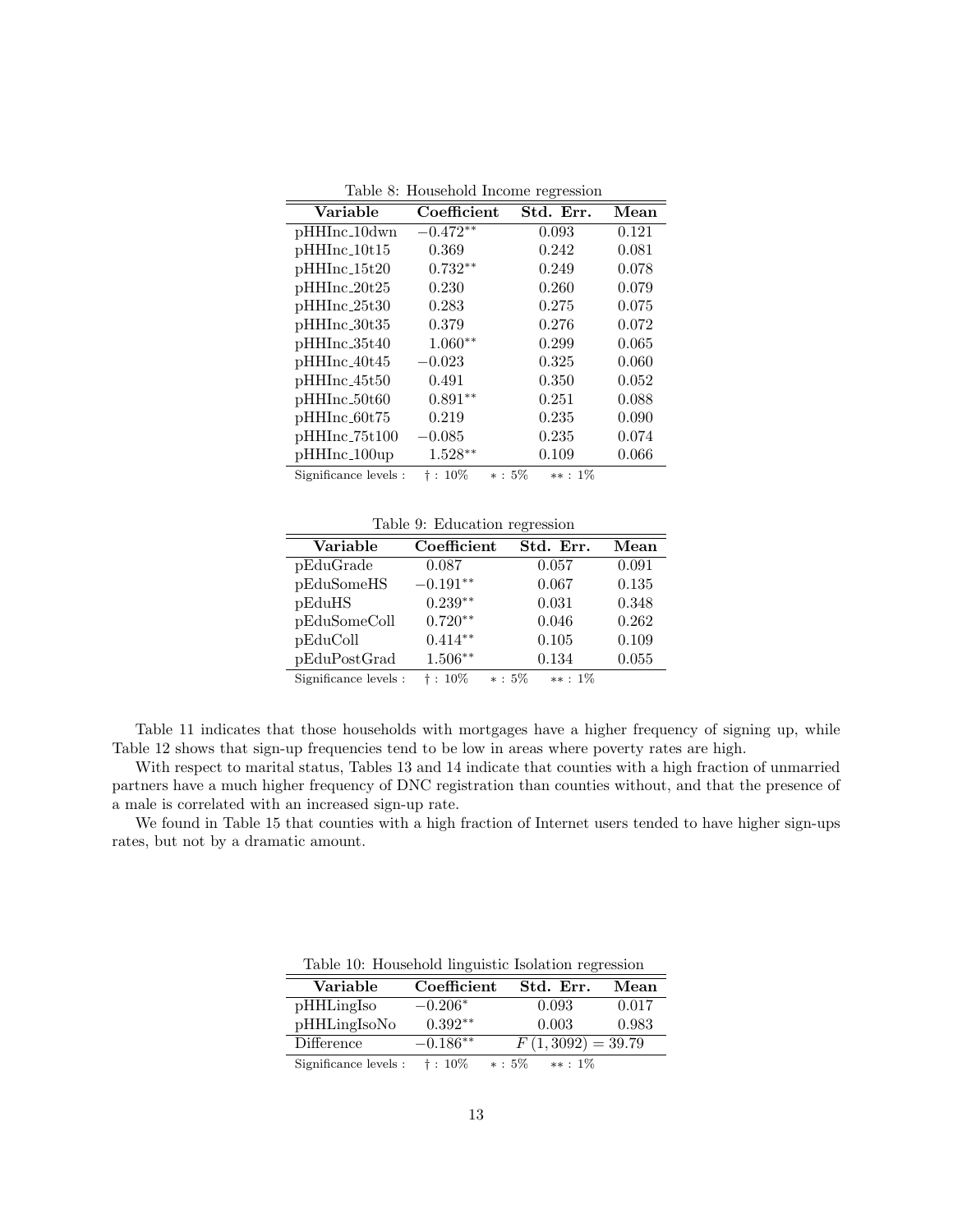Table 11: Mortgage regression

| rapic 11. <i>more</i> subset reservance |                             |                      |       |  |  |  |
|-----------------------------------------|-----------------------------|----------------------|-------|--|--|--|
| Variable                                | Coefficient                 | Std. Err.            | Mean  |  |  |  |
| pHasMortgage                            | $0.576**$                   | 0.009                | 0.573 |  |  |  |
| pHasMortgageNo                          | $0.121**$                   | 0.012                | 0.427 |  |  |  |
| Difference                              | $0.455**$                   | $F(1,3092) = 483.83$ |       |  |  |  |
| Significance levels :                   | $\dagger:10\%$<br>$* : 5\%$ | $**: 1\%$            |       |  |  |  |

Table 12: Poverty regression

| $\frac{1}{2}$         |             |                         |       |  |  |  |
|-----------------------|-------------|-------------------------|-------|--|--|--|
| Variable              | Coefficient | Std. Err.               | Mean  |  |  |  |
| pHHPoverty            | $-0.513**$  | 0.036                   | 0.142 |  |  |  |
| pHHPovertyNo          | $0.530**$   | 0.007                   | 0.858 |  |  |  |
| Difference            | $-1.043**$  | $F(1,3092) = 612.80$    |       |  |  |  |
| Significance levels : | $+:10\%$    | $\ast:5\%$<br>$**: 1\%$ |       |  |  |  |

Table 13: Unmarried partners regression

| Table 10. Chillattica parallels regression |             |                     |       |  |  |  |
|--------------------------------------------|-------------|---------------------|-------|--|--|--|
| Variable                                   | Coefficient | Std. Err.           | Mean  |  |  |  |
| pUnmarriedPartners                         | $1.146**$   | 0.186               | 0.043 |  |  |  |
| pUnmarriedNo                               | $0.348**$   | 0.009               | 0.957 |  |  |  |
| Difference                                 | $0.798**$   | $F(1,3092) = 16.86$ |       |  |  |  |
|                                            |             |                     |       |  |  |  |

Significance levels : † : 10% ∗ : 5% ∗∗ : 1%

Table 14: Male adult present regression

| rabio 11. maio audio probono regression |                                        |                         |       |  |  |  |
|-----------------------------------------|----------------------------------------|-------------------------|-------|--|--|--|
|                                         | Variable Coefficient                   | Std. Err.               | Mean  |  |  |  |
| pNoMale                                 | $0.216**$                              | 0.043                   | 0.261 |  |  |  |
| pMale                                   | $0.441**$                              | $0.015\ 7$              | 0.739 |  |  |  |
| Difference                              | $-0.225**$                             | $F(1,3092) = 15.07$     |       |  |  |  |
|                                         | Significance levels : $\dagger$ : 10\% | $\ast:5\%$<br>$**: 1\%$ |       |  |  |  |

Table 15: Internet regression

| Variable    | Coefficient | Std. Err.            | Mean  |
|-------------|-------------|----------------------|-------|
| pInternet   | $0.431**$   | 0.012                | 0.486 |
| plnternetNo | $0.335**$   | 0.011                | 0.514 |
| Difference  | $0.096**$   | $F(1,3092) = 18.94$  |       |
|             |             | $\sim$ $\sim$ $\sim$ |       |

Significance levels : † : 10% \* : 5% \*\* : 1%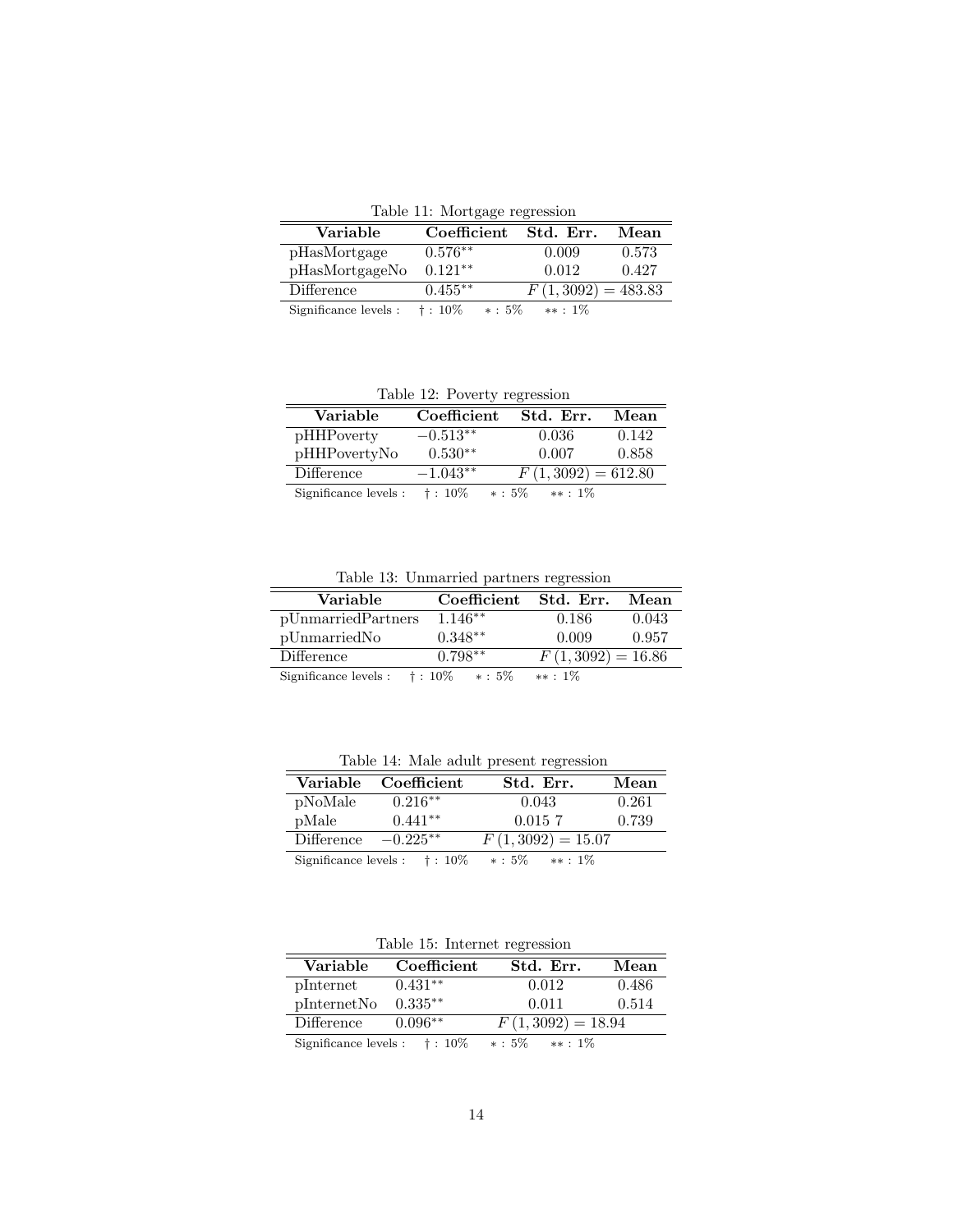

Figure 3: DNC registrations per household as of November 1, 2003.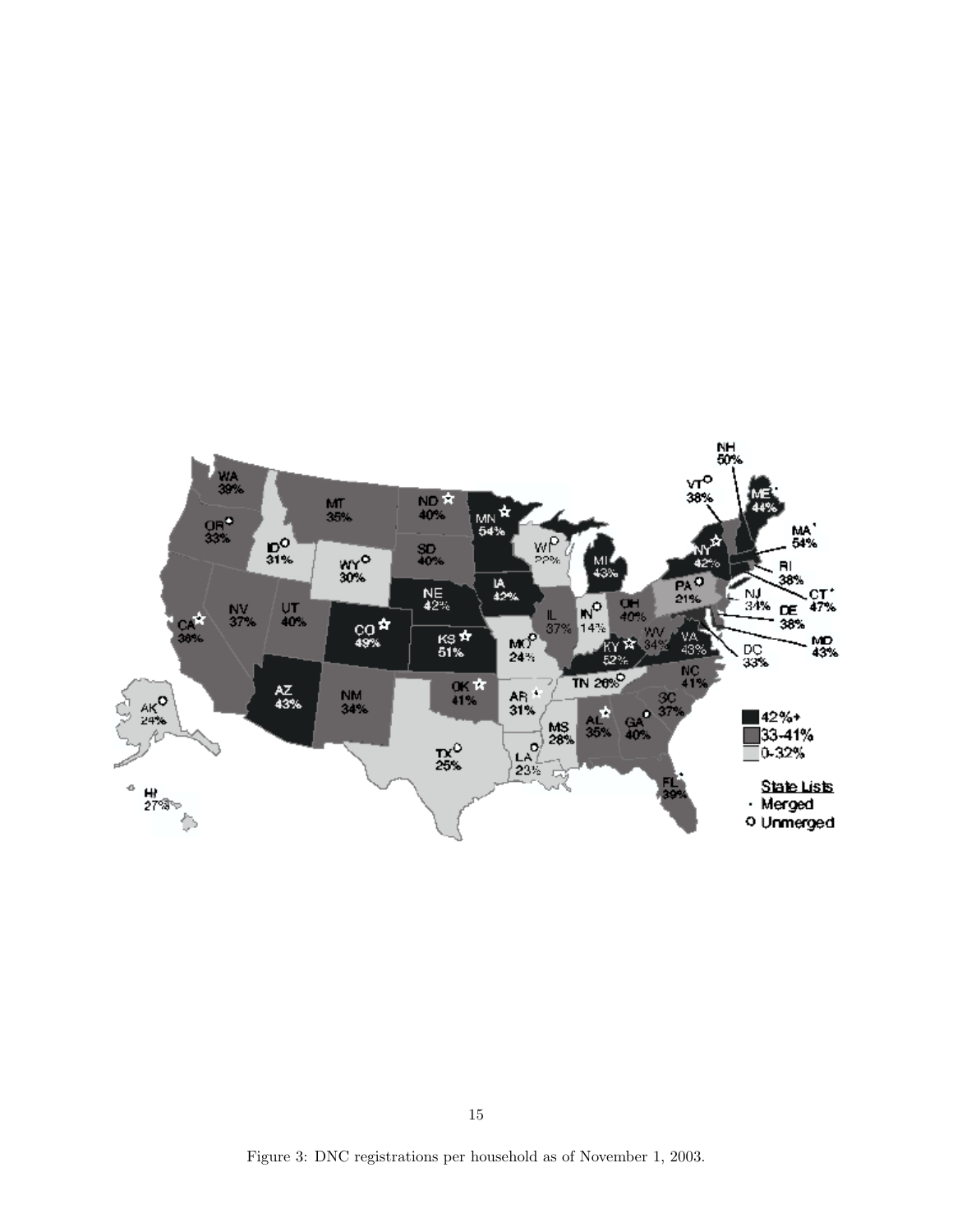

Figure 4: Frequency of sign-up versus fraction of population that is Black.



Figure 5: Frequency of sign-up versus fraction of population that is Latino.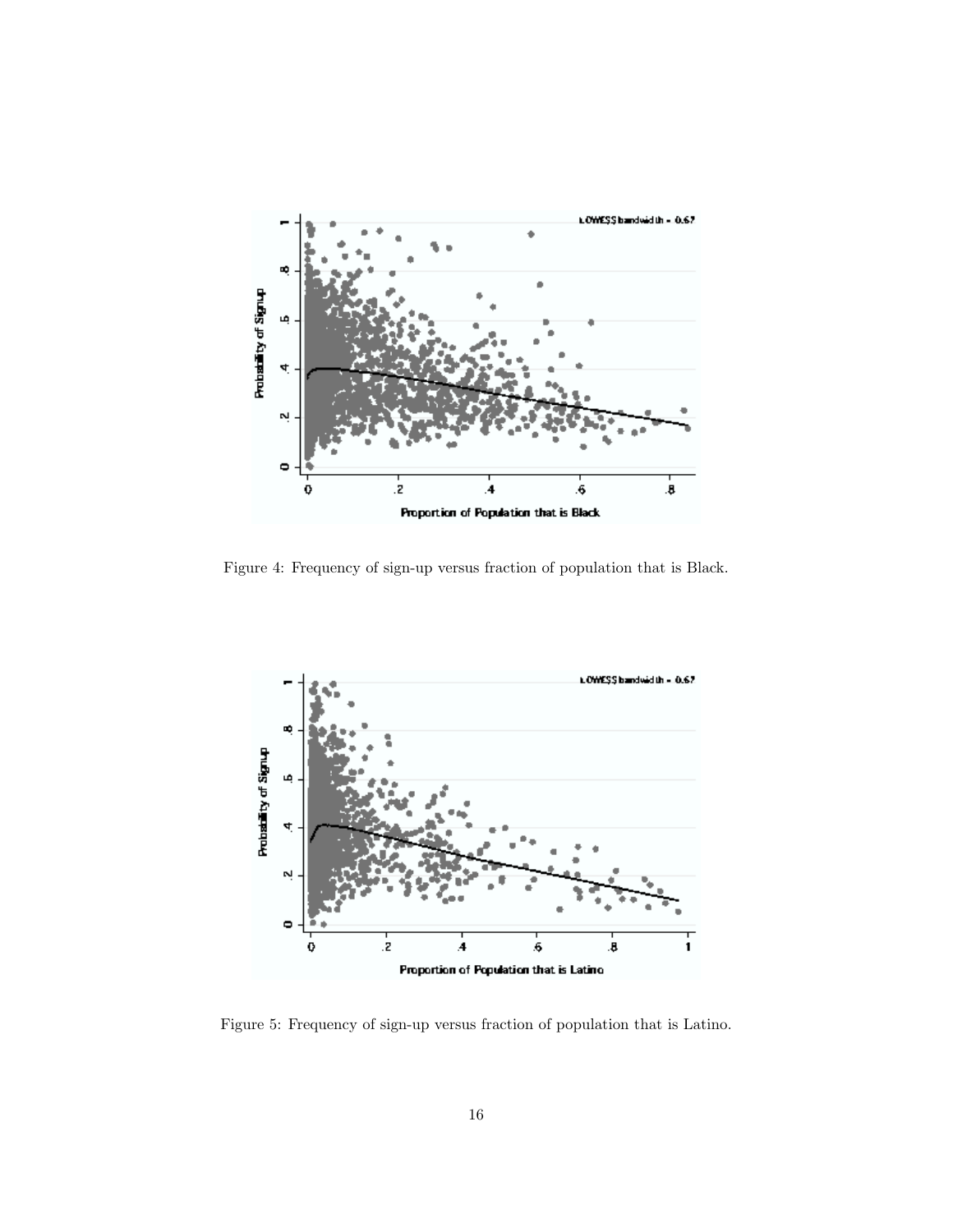

Figure 6: Age coefficients and standard errors.



Figure 7: Income coefficients and standard errors.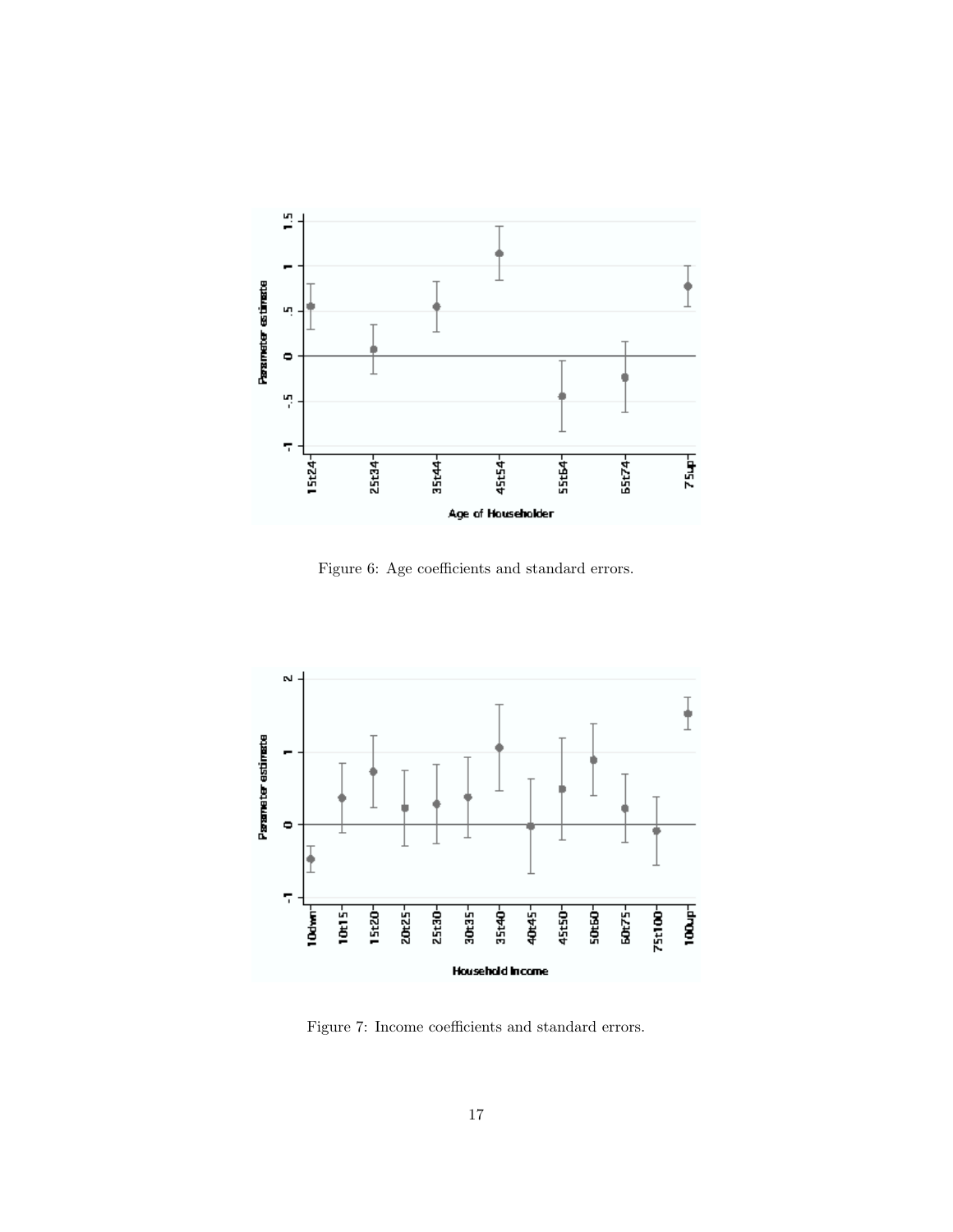When looking at the relative urbanization of the counties we find that a higher degree of urbanization increases the likelihood of signing up for the DNC. Table 16 reveals that farming communities tend to have a higher sign-up than any other area.

| Table 16: Urban/Rural regression |                              |           |       |  |  |  |
|----------------------------------|------------------------------|-----------|-------|--|--|--|
| Variable                         | Coefficient                  | Std. Err. | Mean  |  |  |  |
| Urban                            | $0.466**$                    | 0.006     | 0.396 |  |  |  |
| Urban Area                       | $0.492**$                    | 0.008     | 0.164 |  |  |  |
| Urban Cluster                    | $0.427**$                    | 0.010     | 0.232 |  |  |  |
| Rural                            | $0.327**$                    | 0.005     | 0.604 |  |  |  |
| Farm                             | $0.611**$                    | 0.070     | 0.040 |  |  |  |
| Non-Farm                         | $0.315***$                   | 0.007     | 0.564 |  |  |  |
| Significance levels :            | $* : 5\%$<br>$\dagger$ : 10% | $**: 1\%$ |       |  |  |  |

# 7 A Grouped Logit Model of Sign-up Frequencies

Following the logic of the choice model described earlier, we specify a logistic regression model of the form

$$
\log\left(\frac{f_i}{1-f_i}\right) = \beta_0 + \beta_1 x_{1,i} + \cdots \beta_k x_{k,i} + \epsilon_i
$$

where  $f_i$  is the sign-up frequency in county i and the xs are explanatory variables. The regression coefficients cannot easily be interpreted as structural demand parameters due to confounding with telemarketer behavior. Rather, this should be viewed as a nested specification. The models are estimated using weighted least squares with the weights proportional to  $1/\sigma_j^2$  where

$$
\sigma_i^2 = \frac{1}{n_i f_j (1 - f_i)}
$$

and  $n_i$  is the number of households in county *i*.

Table 17 provides the regression results for a number of different model specifications. We report odds ratios  $(e^b)$  rather than b. Standard errors and t-tests are similarly transformed.<sup>19</sup>

The probability of signing up for the FTC DNC list is larger in counties comprised of households with higher incomes. Not surprisingly, low education *(i.e.* never finished high-school) and household linguistic isolation have negative impacts on registration. It is harder to explain the consistent positive impact by a high proportion of Latino households in the county and the negative impact of teenagers. Unexpectedly, once we control for these other variables, Internet penetration does not make much of a difference on DNC sign-ups.

Perhaps the most interesting result is how much explanatory power can be derived from only three variables: Income, Teenagers and Low Education. Compared to Models 7 and 8 that only use state level variables, these three variables raise the adjusted  $R^2$  by 27% and 25% for the models without and with state dummies, respectively. Even throwing in the full kitchen sink contributes only an additional 5–6%.

The Census reports household income in bins as well as a median. For these models we have chosen to use the median since this allows us to construct an imperfect measure of income elasticity from the grouped logit results. Our estimates are evaluated at median national household income and given in Table 18 for

<sup>19</sup>Odds ratios measure the impact of the variable on the relative odds of signing up for the DNC list. No effect is measured by an odds ratio of 1.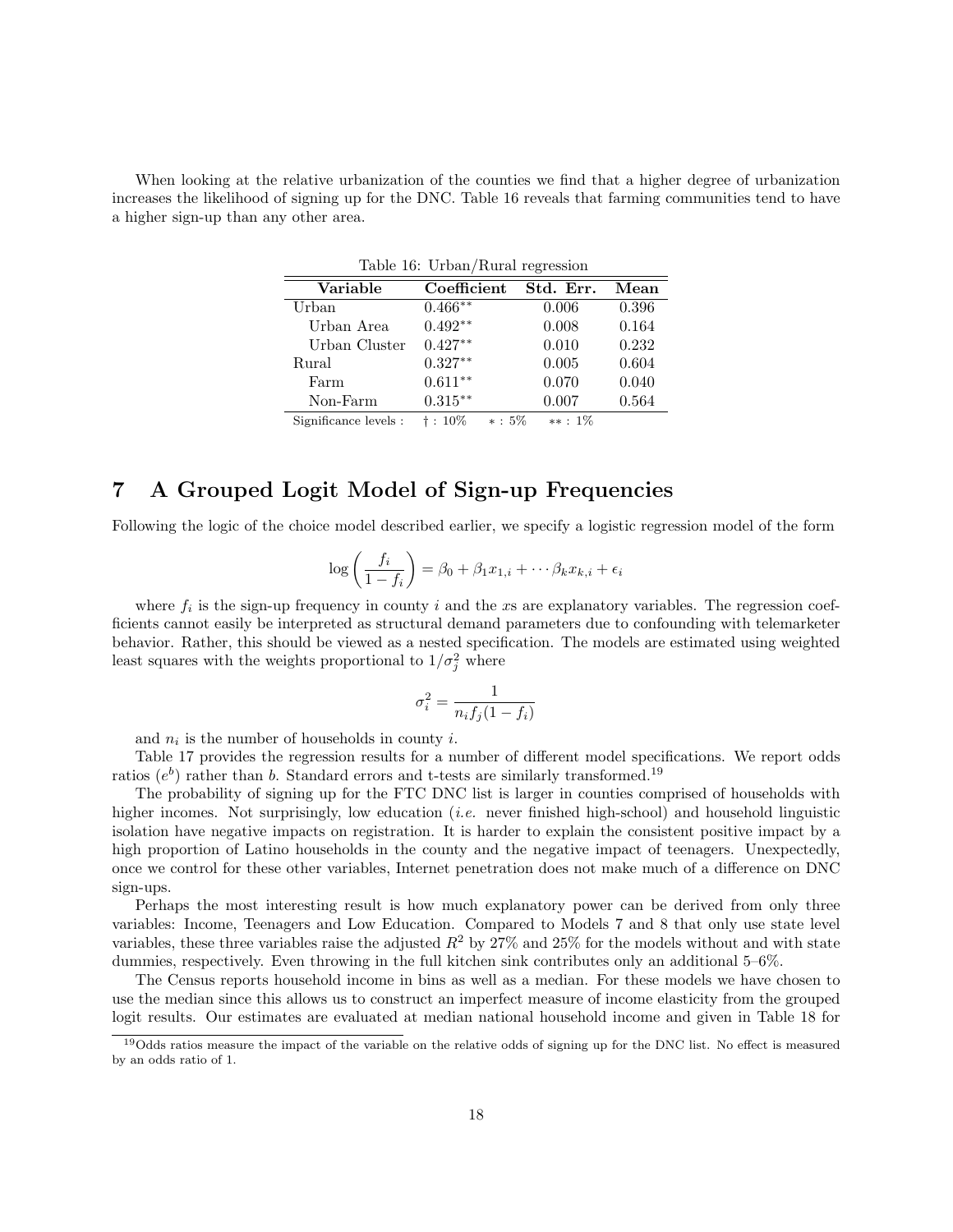|                    | (1)<br>Kitchen Sink          | $\left( 2\right)$    | $\left( 3\right)$ | (4)<br>Parsimonius I | (5)       | (6)<br>Parsimonius II | (7)        | (8)<br><b>State Level</b> |
|--------------------|------------------------------|----------------------|-------------------|----------------------|-----------|-----------------------|------------|---------------------------|
| lHHInc_Med         | $4.103*$                     | $2.634**$            | $3.053*$          | $2.772**$            | $2.127*$  | $2.028**$             |            |                           |
|                    | [0.621]                      | [0.378]              | [0.147]           | [0.139]              | [0.088]   | [0.091]               |            |                           |
| pHHPoverty         | $6.619**$                    | 1.53                 |                   |                      |           |                       |            |                           |
|                    | [4.040]                      | [0.809]<br>0.982     |                   |                      |           |                       |            |                           |
| pInternet          | $1.214*$                     |                      |                   |                      |           |                       |            |                           |
|                    | [0.119]<br>$1.997^{\dagger}$ | [0.087]              |                   |                      |           |                       |            |                           |
| pHHRace: White     | [0.765]                      | $8.451**$<br>[3.028] |                   |                      |           |                       |            |                           |
| pHHRace: Black     | 1.306                        | $5.946**$            |                   |                      |           |                       |            |                           |
|                    | [0.515]                      | [2.276]              |                   |                      |           |                       |            |                           |
| pHHRace: Native    | 1.025                        | $3.681**$            |                   |                      |           |                       |            |                           |
|                    | [0.548]                      | 1.824                |                   |                      |           |                       |            |                           |
| pHHRace: Asian     | $0.255*$                     | $2.969^{\dagger}$    |                   |                      |           |                       |            |                           |
|                    | [0.156]                      | [1.740]              |                   |                      |           |                       |            |                           |
| pHHLatino          | 1.793**                      | $2.017**$            | $3.300**$         | $2.759**$            |           |                       |            |                           |
|                    | 0.381                        | 0.430                | 0.465             | [0.412]              |           |                       |            |                           |
| pHHSize2           | $19.439**$                   | $0.117**$            |                   |                      |           |                       |            |                           |
|                    | 16.268                       | 0.091                |                   |                      |           |                       |            |                           |
| pHHSize3           | $0.010**$                    | $0.001**$            |                   |                      |           |                       |            |                           |
|                    | [0.012]                      | [0.001]              |                   |                      |           |                       |            |                           |
| pHHSize4           | $0.018*$                     | $0.002**$            |                   |                      |           |                       |            |                           |
|                    | 0.030                        | 0.004                |                   |                      |           |                       |            |                           |
| pHHSize5up         | 149.270**                    | $21.528^{\ast\ast}$  |                   |                      |           |                       |            |                           |
|                    | 157.042                      | [20.096]             |                   |                      |           |                       |            |                           |
| pKidsSub5          | 12.596**                     | $5.784*$             |                   |                      |           |                       |            |                           |
|                    | 11.353                       | [4.535]              |                   |                      |           |                       |            |                           |
| pKids5t11          | $0.097**$                    | $0.300^{\dagger}$    |                   |                      |           |                       |            |                           |
|                    | [0.080]                      | [0.214]              | $0.078**$         | $0.084**$            | $0.198**$ | $0.258***$            |            |                           |
| pKids12t18         | $0.011**$                    | $0.050**$            |                   |                      |           | [0.051]               |            |                           |
|                    | [0.007]                      | 0.030 <br>$0.072**$  | [0.017]           | [0.018]              | [0.040]   |                       |            |                           |
| pAgeHH25t34        | 3.225<br>[3.117]             | 0.061                |                   |                      |           |                       |            |                           |
| pAgeHH35t44        | $4.746^{\dagger}$            | 0.366                |                   |                      |           |                       |            |                           |
|                    | [4.363]                      | 0.290                |                   |                      |           |                       |            |                           |
| pAgeHH45t54        | $24.363**$                   | 1.234                |                   |                      |           |                       |            |                           |
|                    | [22.083]                     | 1.018                |                   |                      |           |                       |            |                           |
| pAgeHH55t64        | 2.908                        | 1.849                |                   |                      |           |                       |            |                           |
|                    | 3.279                        | 1.787                |                   |                      |           |                       |            |                           |
| pAgeHH65t74        | 0.629                        | 0.463                |                   |                      |           |                       |            |                           |
|                    | [0.735]                      | 0.475                |                   |                      |           |                       |            |                           |
| pAgeHH75up         | 0.557                        | 0.623                |                   |                      |           |                       |            |                           |
|                    | 0.474                        | 0.466                |                   |                      |           |                       |            |                           |
| pHHLingIso         | $0.020**$                    | $0.045**$            | $0.006**$         | $0.011**$            |           |                       |            |                           |
|                    | 0.010                        | 0.024                | [0.002]           | [0.004]              |           |                       |            |                           |
| pNoMale            | 2.452                        | $0.157**$            |                   |                      |           |                       |            |                           |
|                    | [1.628]                      | 0.094                |                   |                      |           |                       |            |                           |
| IHVal: Med         | $0.852**$                    | $0.918*$             |                   |                      |           |                       |            |                           |
|                    | [0.034]                      | [0.036]              |                   |                      |           |                       |            |                           |
| pHasMortgage       | 1.237                        | $2.540**$            |                   |                      |           |                       |            |                           |
|                    | 0.258                        | 0.532                |                   |                      |           |                       |            |                           |
| pEduLow            | $0.208**$                    | $0.079**$            | $0.091**$         | $0.035***$           | $0.007**$ | $0.002**$             |            |                           |
|                    | [0.123]                      | 0.044                | [0.032]           | [0.013]              | [0.002]   | [0.001]               |            |                           |
| pUnmarriedPartners | $0.013**$                    | 2.308                |                   |                      |           |                       |            |                           |
| HasList            | [0.013]<br>$0.533***$        | [2.601]<br>$0.489**$ | $0.546**$         | $0.441***$           | $0.554**$ | $0.363**$             | $0.492**$  | $0.502**$                 |
|                    | [0.011]                      | 0.089                | [0.010]           | [0.080]              | [0.011]   | [0.068]               | [0.012]    | [0.124]                   |
| MergeList          | $2.391**$                    | $2.723**$            | $2.287**$         | $2.928**$            | $2.148**$ | $3.021***$            | $2.254***$ | $2.284***$                |
|                    | 0.054                        | 0.431                | [0.045]           | [0.463]              | $[0.042]$ | [0.490]               | [0.055]    | [0.500]                   |
| pUrban: Area       | $3.905*$                     | $9.717**$            |                   |                      |           |                       |            |                           |
|                    | [2.368]                      | 5.415                |                   |                      |           |                       |            |                           |
| pUrban: Cluster    | $4.551*$                     | $10.321**$           |                   |                      |           |                       |            |                           |
|                    | [2.781]                      | 5.774                |                   |                      |           |                       |            |                           |
| pRural: Non-Farm   | $3.904*$                     | $8.418***$           |                   |                      |           |                       |            |                           |
|                    | [2.464]                      | [4.896]              |                   |                      |           |                       |            |                           |
| Observations       | 30943094                     | 30943094             | 30943094          | 30943094             |           |                       |            |                           |
|                    |                              |                      |                   | 0.280.45             |           |                       |            |                           |

Table 17: Full model grouped logit results, odds ratios

Standard errors in brackets Significance levels : † : 10% ∗ : 5% ∗∗ : 1%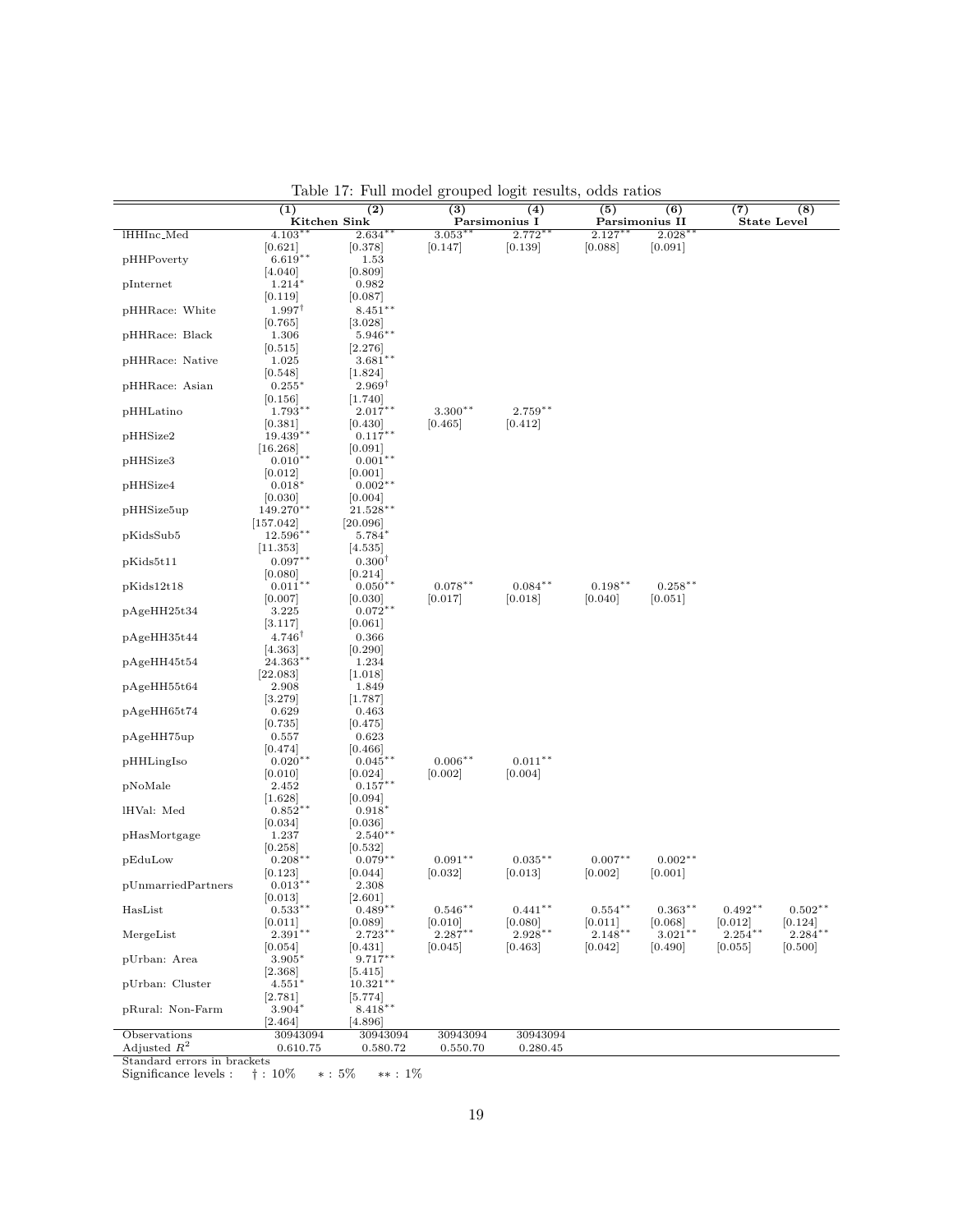each of the six grouped logit specifications. All estimates are positive with very small standard errors, and indicate rather income inelastic demand for DNC protection.<sup>20</sup>

|          | Model              | Elasticity | Std. Err. | z     |
|----------|--------------------|------------|-----------|-------|
|          | Kitchen Sink       | 0.880      | 0.094     | 0.000 |
| $\bf(2)$ | Kitchen Sink, SD   | 0.604      | 0.089     | 0.000 |
| (3)      | Parsimonius I      | 0.694      | 0.031     | 0.000 |
| (4)      | Parsimonius I, SD  | 0.632      | 0.032     | 0.000 |
| (5)      | Parsimonius II     | 0.473      | 0.027     | 0.000 |
| (6)      | Parsimonius II, SD | 0.441      | 0.028     | 0.000 |

Table 18: Income Elasticities for Grouped Logit Models

Elasticities Calculated at the Median Income: \$35,348

## 8 Demand for a Do-Not-Spam List

Considerable pressure has been brought to bear on the federal government to "do something" about spam email. Government regulators have been resisting any action, many of whom feel that enforcement of a donot-spam law is futile. Nevertheless, it is worth while to speculate about how many sign-ups a do-not-spam list might elicit based on our results for do-not-call.

We begin by making the bold assumption that the propensity to sign up for a do-not-call list is a good approximation for the propensity to sign up for a do-not-spam (DNS) list. Of course, only that subset of the population having Internet access—or more specifically, using email—are candidates for a DNS list. To estimate the proportion of this population that would register, we simply multiply by the observed (marginal) frequency of DNC registrations. This calculation is accurate provided sign-up for the DNC list and subscription to Internet access are roughly independent variates for U.S. households. In fact, we find these two variables to be nearly orthogonal, approaching this relationship from two distinct directions.

The Pew Foundation has sponsored a series of telephone surveys regarding Internet use.<sup>21</sup> A June 2003 Pew telephone survey asked 2,200 Americans several questions about their attitudes towards spam and telemarketing. Table 19 indicates how annoying spam and telemarketing were perceived to be. (In these tables "DK" is "don't know" and "NA" is "not applicable.")

| Table 19: How much annoyance comes from |     |     |     |     |     |                            |
|-----------------------------------------|-----|-----|-----|-----|-----|----------------------------|
| Type                                    | DK. |     |     |     |     | NA None Small Big Very big |
| Telemarketing                           | 25  | 40  | 152 | 275 | 755 | 953                        |
| Email spam                              |     | 847 | 86  | 205 | 509 | 661                        |

Surprisingly, roughly 20 percent of respondents indicated that telemarketing and spam caused "no" or "small" annoyance. (On the other hand, spam has gotten increasingly more prevalent in the time since the June 2003 Pew survey.) Looking at the cross tabulation in Table 20, it is clear to the naked eye that the same people who were not bothered by either spam or telemarketing. A Chi-squared test rejects non-independence at a very high level of significance.

<sup>&</sup>lt;sup>20</sup>The calculated elasticities are for the probability of sign-up over median income,  $\frac{\partial log(plancland)}{\partial lHHInc\_Med}$ 

<sup>&</sup>lt;sup>21</sup>Survey results along with the raw data are available at  $http://www.pewinternet.org/datasets/indexasp$ .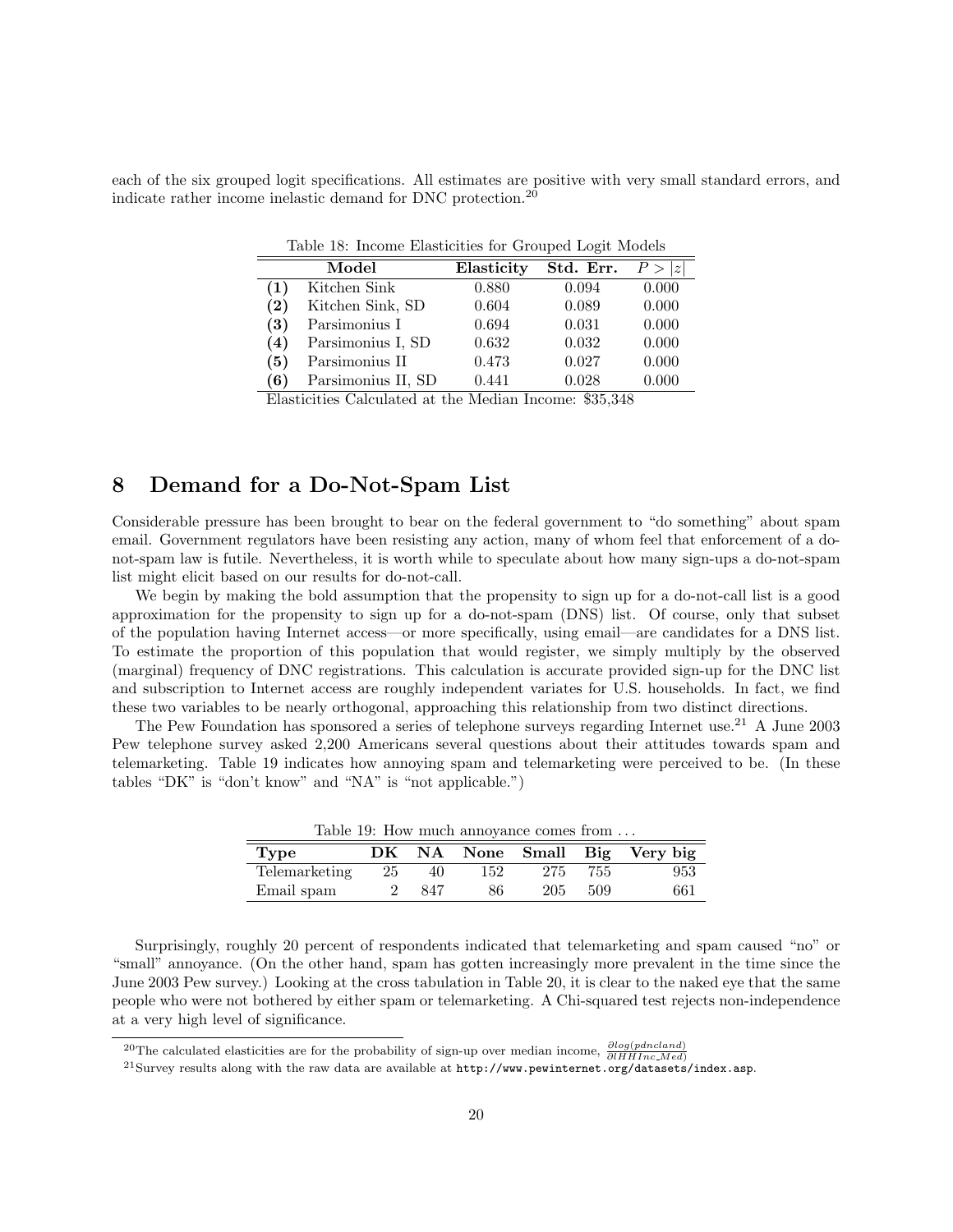| Table 20: Spam and telemarketing responses |                  |                   |                  |    |     |          |  |  |
|--------------------------------------------|------------------|-------------------|------------------|----|-----|----------|--|--|
| Telemarketing                              |                  |                   |                  |    |     |          |  |  |
| Spam                                       |                  |                   | DK NA None Small |    | Big | Very big |  |  |
| DK                                         |                  | $\mathbf{\Omega}$ | $\left( \right)$ |    |     |          |  |  |
| <b>DNA</b>                                 | 22               | 28                | 87               | 98 | 259 | 353      |  |  |
| None                                       | $\Omega$         |                   | 23               | 13 | 17  | 32       |  |  |
| Small                                      | $\left( \right)$ | $\left( \right)$  |                  | 64 | 69  | 65       |  |  |
| Big                                        |                  | 6                 | 12               | 64 | 257 | 169      |  |  |
| Very                                       |                  | 5                 | 23               | 36 | 152 | 334      |  |  |

This suggests that pretty much the same fraction of households who signed up for the do-not-call list would sign up for a do-not-spam list given that they are Internet users. This conclusion is confirmed by both our simple demographic model reported in Table 15 and the results reported in Table 17. Columns (1) and (2) in those two tables indicate that Internet usage and DNC registrations nearly orthogonal. A simple correlation calculation between pInternet (the probability of having and using Internet access at home) and pdncland (the probability of a household signing up for the DNC list) is a mere 0.078.<sup>22</sup>

To further examine the relationship between Internet usage and DNC registration we take advantage of an (unintentional) design feature of the FTC's implementation. As described above, only Internet sign-up was possible for users east of the Mississippi during the first 10 days of the program, whereas those west of the Mississippi could sign-up using a toll-free phone number as well. We extend model 4 from Table 17 with a geographical dummy to divide the country at the Mississippi and run the regression interacting the east/west dummy with Internet usage.<sup>23</sup>

|                                | (1)                                | (2)       | (3)       | (4)               |  |  |  |
|--------------------------------|------------------------------------|-----------|-----------|-------------------|--|--|--|
|                                |                                    | Week 1    |           | Week $2-$         |  |  |  |
| pInternet                      | 1.026                              | 1.026     | $0.656**$ | $0.617**$         |  |  |  |
|                                | [0.064]                            | [0.064]   | [0.054]   | [0.062]           |  |  |  |
| east                           |                                    | $1.345*$  | 0.793     | $1.424*$          |  |  |  |
|                                |                                    | [0.175]   | [0.114]   | [0.231]           |  |  |  |
| east*pInternet                 |                                    |           | $2.069**$ | $1.215^{\dagger}$ |  |  |  |
|                                |                                    |           | [0.185]   | [0.132]           |  |  |  |
| Controls                       | yes                                | yes       | yes       | yes               |  |  |  |
| Observations                   | 3094                               | 3094      | 3094      | 3094              |  |  |  |
| Adjusted $R^2$                 | 0.79                               | 0.79      | 0.79      | 0.80              |  |  |  |
| Significance levels :          | $\dagger$ : 10%                    | $* : 5\%$ | $***:1\%$ |                   |  |  |  |
| Controls:                      | lHHInc_Med, pHHLatino, pKids12t18, |           |           |                   |  |  |  |
| pHHLingIso, p_EduLow, HasList, |                                    |           |           |                   |  |  |  |
| MergeList and state dummies    |                                    |           |           |                   |  |  |  |

Table 21: DNC grouped logit regression on signups before and after July 7 and separated by states east and west of the Mississippi. Odds ratios.

 $^{22}{\rm Significant}$  at the  $0.01\%$  level.

<sup>&</sup>lt;sup>23</sup>Our predicted Internet usage is not significantly different between the two halves of the country: 51.6% in the west and 47.2% in the east, not statistically significant.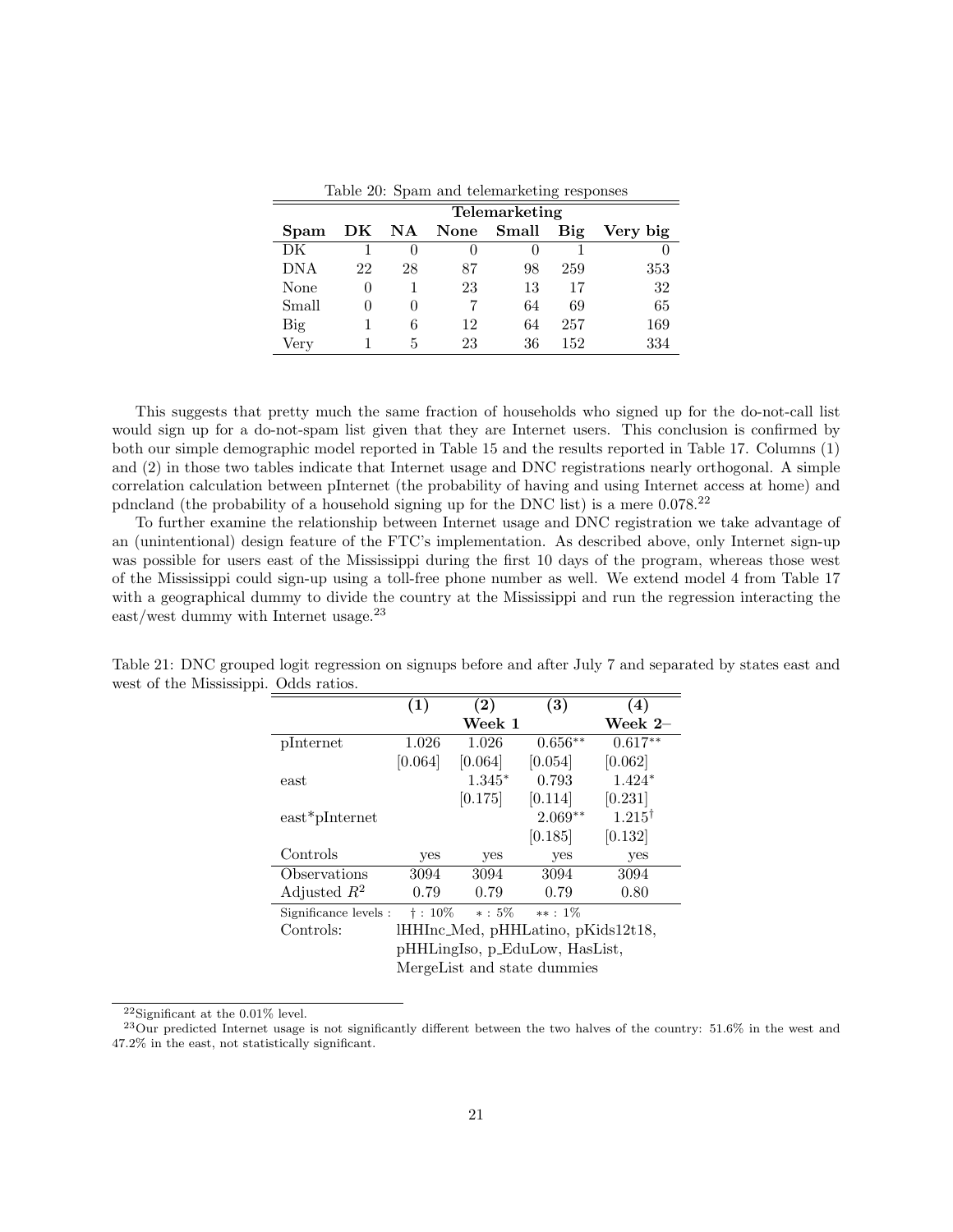Columns  $(1)$ – $(3)$  report the results of the grouped logit model on sign-ups during the period June 27. 2003 through July 6, 2003. It is important to note that the base effect of the Internet is negative (just as in the main model) but that it is significant and positive for counties east of the Mississippi. The latter is no surprise since the Internet was the only way to sign up during that period, the restriction limited the sign-ups or at least forcing the mode of sign-up. Column (4) contains the equivalent grouped logit for the subsequent period July 7–November 1, 2003. The estimate for sign-ups in the east, east, is significantly larger in (4) than in (3), thus not having access to a toll-free number the first week caused a catch up effect in the next period.

Although there may be a statistically significant and positive relationship between the sign-up for the FTC DNC list and household Internet usage, we believe it is economically defensible to assume orthogonality given the results reported in this section. Thus, a rough forecast of the number of sign-ups for a do-not-spam list would be the number of those who signed up for do-not-call, adjusted for the fraction of the population that has Internet access.

This is easily computed from the data we have available. At the aggregate level, about 47 million households signed up for DNC (45 percent of the total), and about 54 percent of the households in our sample had Internet access (as of the 2000 Census.) So our (very rough) forecast would be that about 25% of U.S. households would sign up for a do-not-spam list.

#### 9 Value of the DNC list

One could estimate the value of the DNC list in a variety of ways. According to the FTC, prior to the its do-not-call registry, about 104 million telemarketing calls were attempted per day.<sup>24</sup> If each of these calls imposed, say, a net 10 cents worth of annoyance on the recipients, then this amounts to \$10 million per day, or about \$3.6 billion per year of annoyance.

Alternatively, one could argue that consumers could get themselves removed from most lists by sending a postcard to the DMA or registering on the DMA website for \$5 per year, or by signing up on a state DNC list. Most state lists, the DMA list and the national DNC list are valid for 5 years. In that case the 7.5 million people registered on the DMA's list would cost consumers a maximum of \$7.5 million if each were to pay \$5 for 5 years on the list, or \$1 per year. About 48 million more people signed up on the national DNC list, which was free. If we assume that people were aware of their options prior to the FTC's DNC list—a heroic assumption to be sure—those additional 48 million people presumably valued the freedom from being called at something less than \$1 per year. This would put an upper bound on the extra value of the DNC list at \$48 million per year.

To be sure, there is an enormous gap between \$48 million and \$3.6 billion. However, even the lower number indicates that the national do-not-call list has generated significant consumer benefits.

<sup>24</sup>Notice of Proposed Rulemaking and Memorandum Opinion and Order, dated September 18, 2002, pp. 6–7.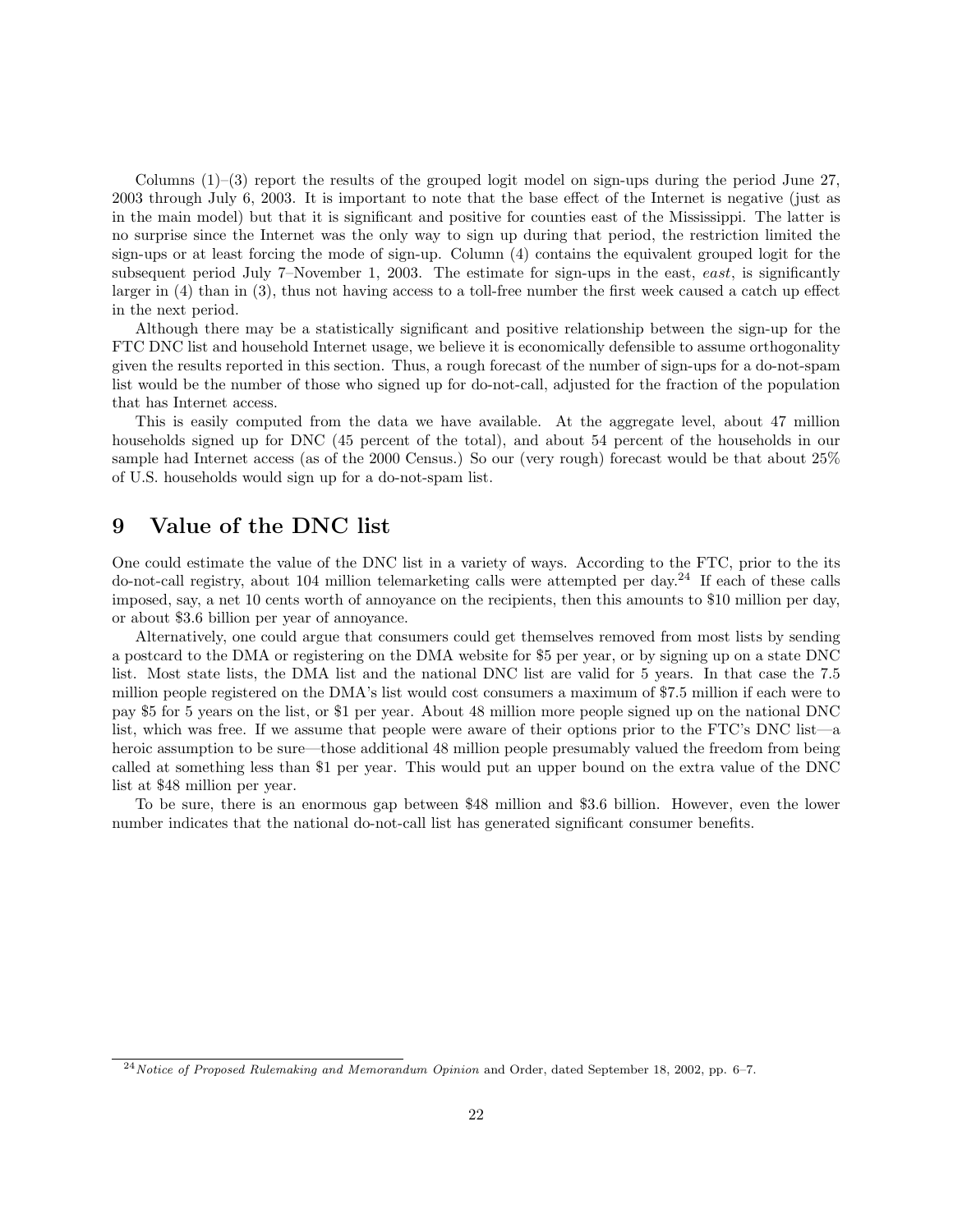# A State List Details

Even before the introduction of the FTC DNC list, 27 states had their own DNC list. Table 22 shows a summary of the individual state lists in use by July 1, 2003.<sup>25</sup> The start date generally reflects when the list went live, but when that information wasn't clearly available the date reflects when the legislation was enacted. Merged indicates the imputed date that the state list was merged with the FTC list (blank means it was not merged). DMA/TPS refers to the states promting signup for the Direct Marketing Association's Telephone Preference Service. The cost of signing up is there as an indication only since the terms vary greatly. Signing up for the TPS list is free via mail, but a \$5 charge is put on signups through the web.

| State         | Start             | Merged | DMA/TPS | Fee           |
|---------------|-------------------|--------|---------|---------------|
| Alabama       | 6/29/00           | 20/8   |         | free          |
| Alaska        | Nov <sup>36</sup> |        |         | $$5 - $50$    |
| Arkansas      | Jan'00            | 21/8   |         | \$5/year      |
| California    | 4/1/03            | 26/7   |         | free          |
| Colorado      | 7/1/02            | 28/7   |         | free          |
| Connecticut   | 1/1/01            | 22/8   |         | free          |
| Florida       | Q2'99             | 9/8    |         | $$10/$ \$5    |
| Georgia       | Jan'99            |        |         | \$5           |
| Idaho         | Jan'01            |        |         | $$10/$ \$5    |
| Indiana       | 1/1/02            |        |         | free          |
| Kansas        | 1/1/03            | 18/8   |         | free          |
| Kentucky      | 7/15/02           | 17/8   |         | free          |
| Louisiana     | 1/1/02            |        |         | free          |
| Maine         | 2003?             | 26/7   |         | free          |
|               | Aug' $01$         |        | Yes     | \$\$5 online  |
| Massachusetts | 1/1/03            | 15/8   |         | free          |
| Minnesota     | 1/1/03            | 20/8   |         | free          |
| Missouri      | 7/1/01            |        |         | free          |
| New York      | 4/1/01            | 14/8   |         | free          |
| North Dakota  | 4/1/03?           | 9/8    |         | free          |
| Oklahoma      | 1/1/03            | 22/7   |         | free          |
| Oregon        | Jan'00            |        |         | $$6.50/\$3$   |
| Pennsylvania  | 4/2/02            |        | Yes     | \$5 online    |
| Tennessee     | 7/1/00            |        |         | free          |
| Texas         | 1/1/02            |        |         | \$2.25/number |
| $\rm Vermont$ | 7/1/02            |        | Yes     | \$5 online    |
| Wisconsin     | 1/1/03            |        |         | free          |
| Wyoming       | $\mathrm{Jul'}01$ |        | Yes     | \$5 online    |

Table 22: States with their own DNC lists.

Several of the most recent lists seems to have been enacted to support the FTC Do-Not-Call list. In effect these lists had as their main purpose to allow citizens to pre-register for the FTC list. California is definitely in this category, but it is likely the case for most lists added during 2003. Maine has been using

<sup>&</sup>lt;sup>25</sup>The information was compiled by looking at webpages and press releases regarding each list. A good starting point is http://www.the-dma.org/government/donotcalllists.shtml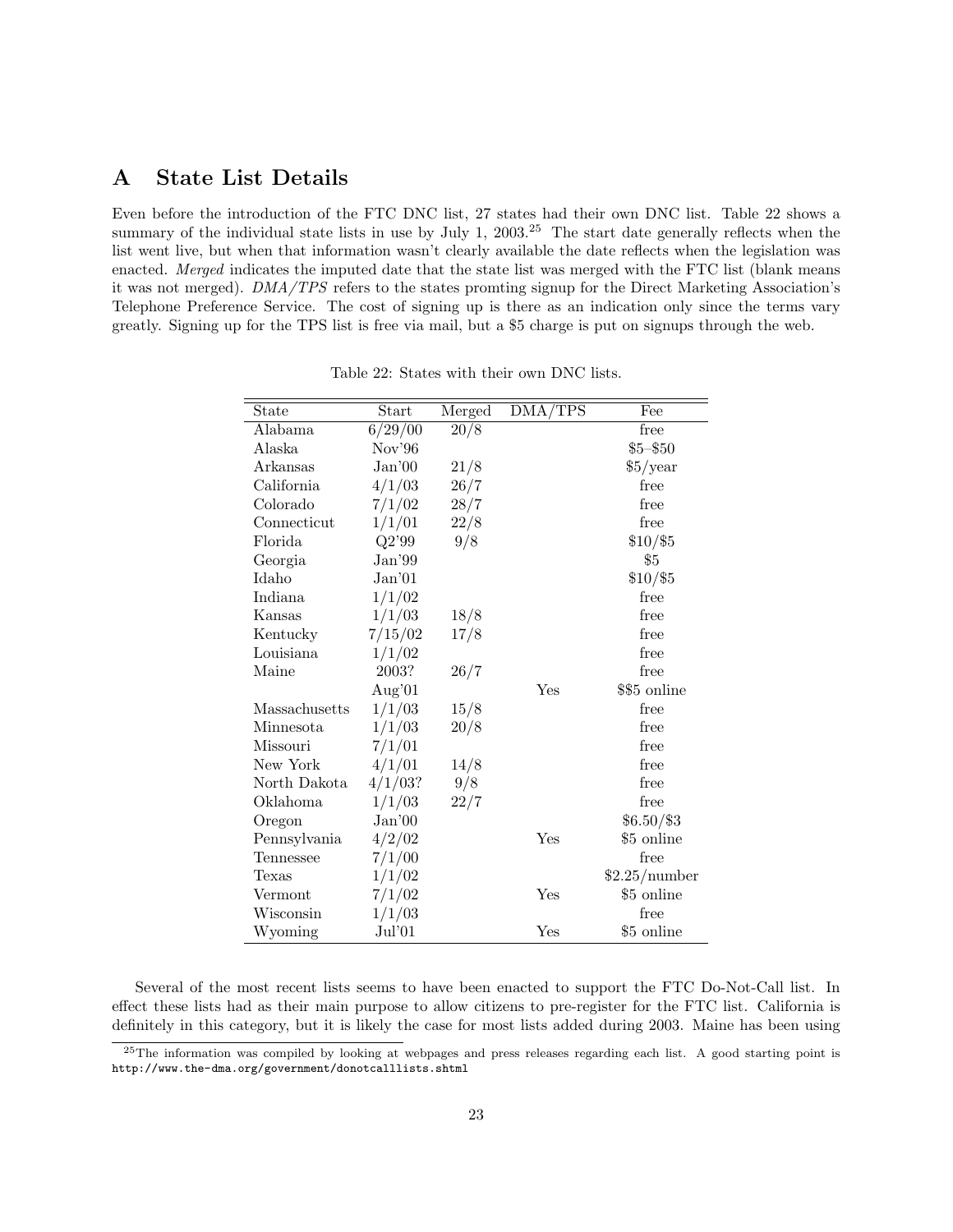the TPS list since 2001, but, as far as we can tell, they started taking pre-registrations for the FTC DNC list as well hence the two rows entries.

|                   | Cost of Signing up |             |                 |              |  |  |
|-------------------|--------------------|-------------|-----------------|--------------|--|--|
| <b>Start Year</b> | Free               | Fee         | <b>TPS</b>      | Total        |  |  |
| 2003              | $12.5\%$ (7)       |             |                 | $12.5\%$ (7) |  |  |
| 2002              | $33.6\%$ (2)       |             |                 | $33.6\%$ (2) |  |  |
| 2001              | $14.1\%$ (1)       |             | $7.2\%$ (1)     | $13.8\%$ (2) |  |  |
| Earlier           | $1.1\%$            | $1.0\%$ (2) |                 | $1.0\%$      |  |  |
| Total             | $14.3\%$           | $1.0\%$     | $7.2\%$         | $11.8\%$     |  |  |
| $\epsilon$        | $\cdot$ .          |             | $\cdot$ $\cdot$ |              |  |  |

Table 23: Proportion of households signed up to merged state lists.

Number of observations (states) in parenthesis.

Table 23 summarizes the imputed size of the state lists that were merged with the national DNC list. The date of the merger is identified visually and the mean daily signup rate between July 10 and August 28, not including the day of the merger, is used as the baseline. The resulting number is then deflated by the average number of phone lines in the state and compared to the total number of households.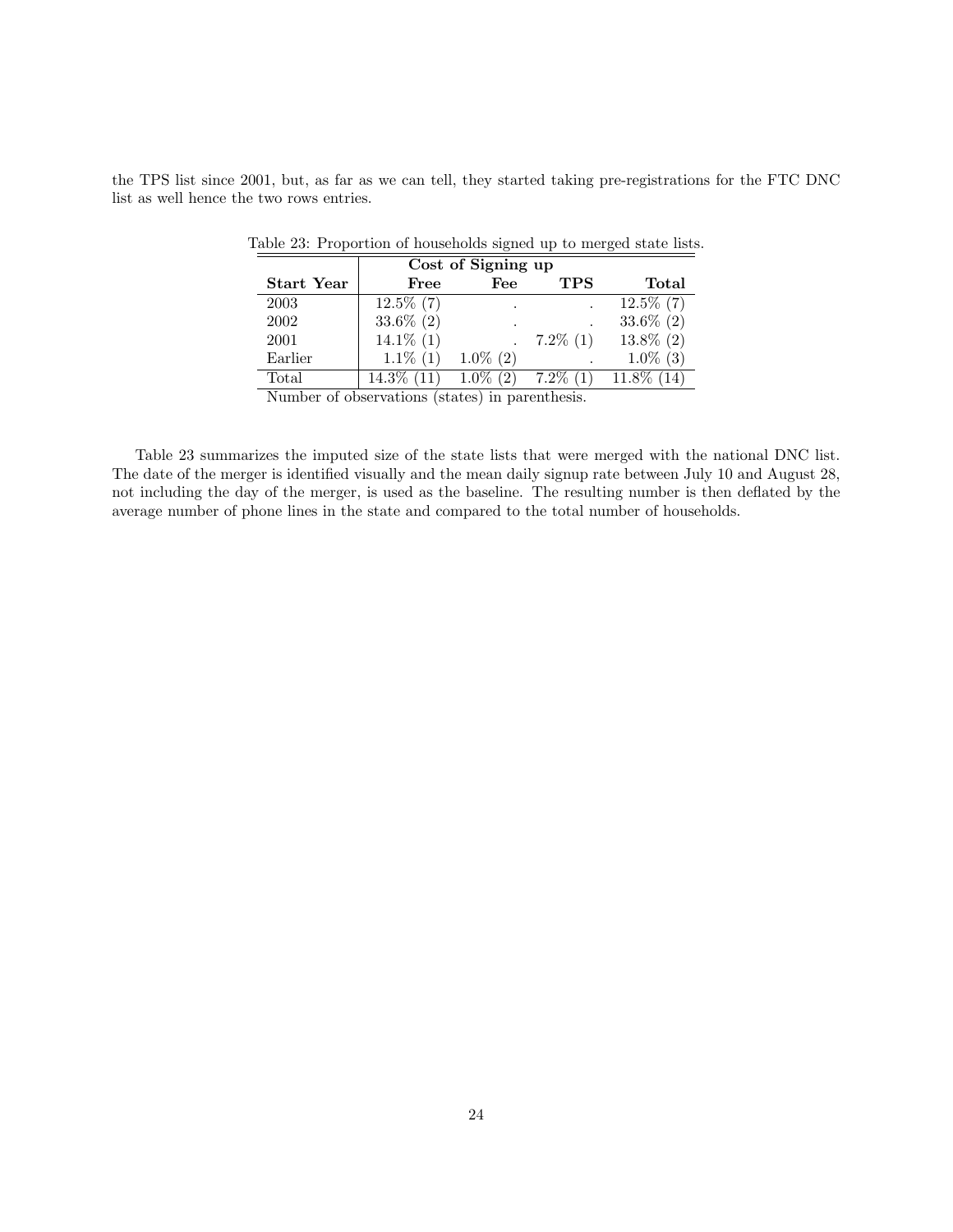## B Data Collection and Variable Construction

We use information provided by the Melissa Data Corporation (www.melissadata.com) to map phone exchanges into counties. Their "Telephone Database" also identifies exchanges that are associated with wireless services (e.g., cellular phones, beepers). Recently, the North American Numbering Plan was extended to include "thousand block number allocation" which made distinct assignments of each of the ten blocks of one thousand possible numbers in an NPA-NXX group. As a result, some of the thousand blocks could be assigned to wireless services while others are assigned to fixed line services. Our procedure for removing wireless numbers ignores this possibility.

Table 24: Distribution of exchanges represented in the DNC list.

| Wired    | 92,695  | 72.1% |
|----------|---------|-------|
| Wireless | 35,841  | 27.9% |
| Total    | 128,536 | 100%  |

Collapsing the DNC phone numbers by county provides us with 3,185 observations (out of approximately 3,200 counties). Table 25 shows the distribution between wired and wireless DNC sign-ups based on the mapping from the Melissa Data.

Table 25: Distribution of DNC signups for wired and wireless exchanges. Aggregated by county.

|          | N     | mean   | sum          |         |
|----------|-------|--------|--------------|---------|
| Wired    | 3.185 | 15.123 | 48, 165, 480 | 82.4\%  |
| Wireless | 3.185 | 3.232  | 10.294.702   | 17.6%   |
| Total    | 3.185 | 18.355 | 58,460,182   | $100\%$ |

To form the DNC sign-up frequencies, we divide sign-ups by two denominators both taken from Census: the number of households in the county and the number of households with a fixed line. Figure 8 compares the proportion of total DNC signups to total number of households (per county) v. signups of fixed telephony numbers to households with a phone. There are a number of counties where the ratio of cellphone to landline DNC registrations are surprisingly high (as much as 33 times higher in one county). It is possible that this points to errors in the classification between fixed and wireless exchanges in the Melissa Data. There are also a number of counties where the signup rate is above 1 (37 and 17 for all and wired respectively). One obvious reason for this is that we have not corrected for the number of lines per household (and thus multiple signups per household). Correcting the signup on landlines for number or lines leaves us with 9 counties out of 3,113 that have signup rates in excess of 1.<sup>26</sup>

We next use a telecommunications consumer survey provided by Taylor, Nelson, Sofres, the international market research firm. This survey is conducted by the TNS Telecoms division in cooperation with National Family Opinion's national consumer panel. Data are collected quarterly on household purchases of many kinds of communications services and equipment, other household purchase decisions and attitudes, and detailed demographic characteristics. Each quarter has approximately 25,000 respondents. We draw on 10 quarters of the TNS Telecoms survey beginning in 3Q1999 and running through 4Q2000. This provides us

<sup>&</sup>lt;sup>26</sup>Due to the limited number of observations on number of lines we are using state means which may be enough to explain these last oddities.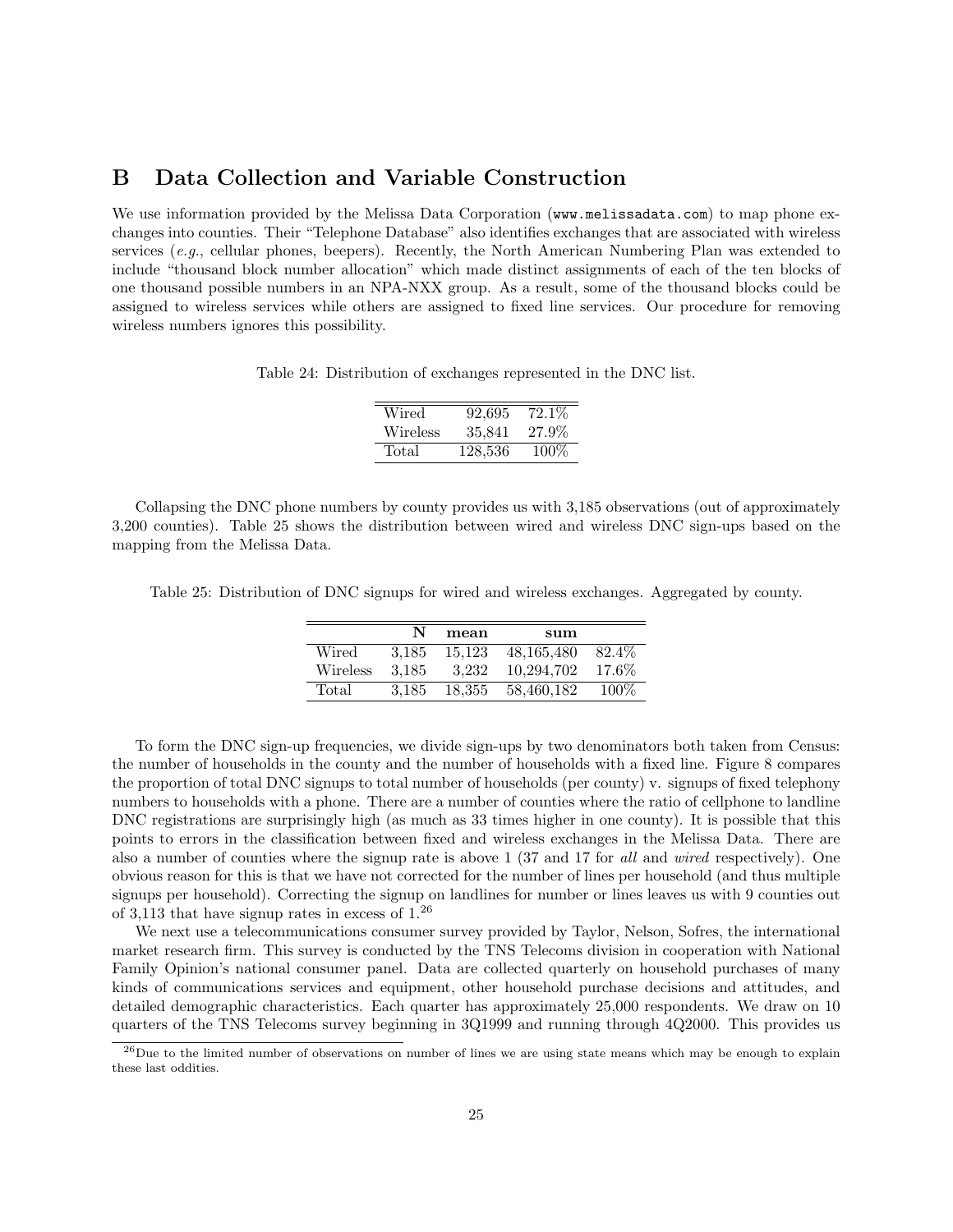

Figure 8: Plot of Total DNC Sign-ups per Household vs. Sign-ups of Land-lines per Household

with 256,312 observations for 49 states (including DC but excluding Alaska and Hawaii) and covers 3,024 counties.

We use these data to estimate the average number of fixed phone lines per household in each county as well as estimating Internet usage. For the represented counties, the minimum number of observations is 1 and the maximum 5,582 with a mean of 724.9 households per county. The mean Internet usage across these counties is 50.3% which is close to independent estimates of nationwide Internet use during the 1999–2001 time frame.

The TNST dataset also provide us with a count of fixed lines per household (set Table 26). On a state level we have number of lines per household ranging from 1.2 to 1.5 (mean of 1.22 and standard deviation 0.08). This figure is very close to the recently reported average of 1.24 fixed lines per household estimated by the FCC. Since the dataset did not include an observations from either Alaska or Hawaii we assigned them the mean of 1.22. In the end these data are only used in descriptive statistics (see, for example, Figure 3).<sup>27</sup>

We complement the TNST estimate of Internet usage with data drawn from the *Current Population* Survey, August 2000—Internet and Computer Use Supplement.<sup>28</sup> The CPS is based on 134,986 responses to a survey, of which 70,413 responded to the question "Does anyone in this household use the Internet from home?" In this subsample, 79.9% of which answered affirmative. We are assuming that the CPS sample is essentially independent of the households sampled in the TNST data and aggregate the two datasets for our base Internet usage statistic by county.

After aggregation we are still left with a significant number of counties with no or very few observations. We assign the state average Internet usage to these counties. Rather than using a cutoff based on the number of observations alone, we looked at the difference between the county mean and the state-wide average divided by number of observations. If the difference was more than 2 percentage points, we replaced the county mean with the state mean. The breakdown can be seen in Table 27.

<sup>&</sup>lt;sup>27</sup>We would like to include lines per household in our DNC estimations as an adjustment but are concerned with the lack of observations.

 $^{28}\mathrm{http://www.nber.org/cps/cpsaug00.pdf}$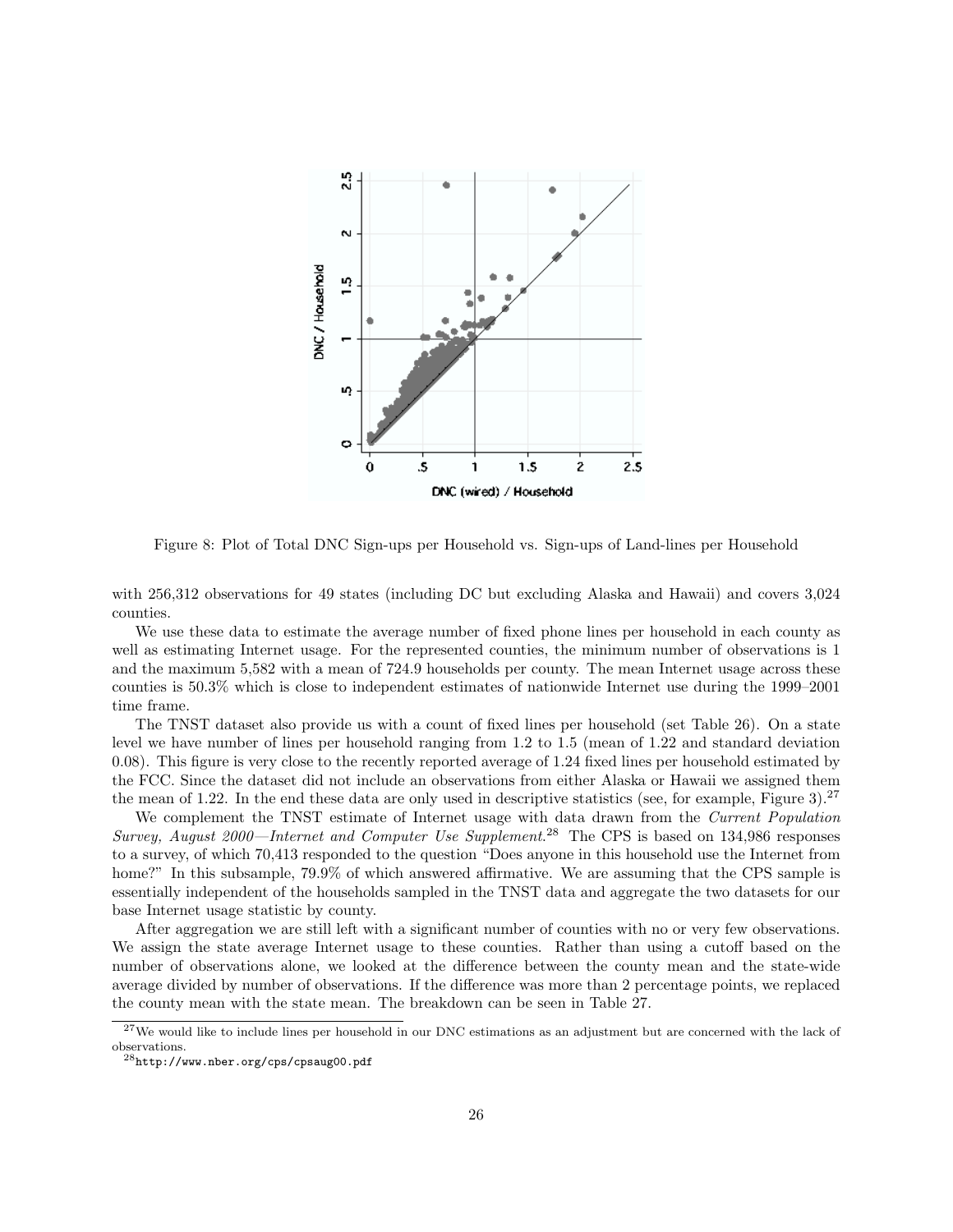| $#$ Lines      | Frequency | Percent |
|----------------|-----------|---------|
| 0              | 6,872     | 2.7%    |
| 1              | 198,995   | 77.6%   |
| $\overline{2}$ | 42,579    | 16.6%   |
| 3              | 6,011     | $2.4\%$ |
| 4              | 1,855     | 0.7%    |
| Total          | 256,312   | 100%    |
| Mean           | 1.241     |         |
| Std. Dev.      | 0.525     |         |

Table 26: Number of fixed telephone lines per household. Source: TNST

Table 27: Counties with measured vs. assumed Internet usage. Source: CPS, TNST

|                       | Counties |
|-----------------------|----------|
| <b>Total Counties</b> | 3,200    |
| Cty Mean Used         | 2,211    |
| Imputed               | 989      |
| No State Mean         | 72       |
| No County Mean        | 102      |
| Diff > 0.02           | 815      |

We turn to the 2000 U.S. Census as the source for our household demographics.<sup>29</sup> In particular, Summary File 3 (SF3) reports 813 detailed tables of social, economic and housing characteristics compiled from a sample of approximately 19 million housing units (about 1 in 6 households) that received the Census 2000 long-form questionnaire.<sup>30</sup> We use these data aggregated at the county (*i.e.*, five-digit FIPS code) level.

Apart from demographics, we also use the SF3 Census data for the denominator in estimating DNC sign-up frequencies. In all of our models we use the number of occupied households per county. When we restrict ourselves to sign-ups of phone numbers corresponding to wired exchanges, we use households with a fixed telephone line as the denominator.

<sup>29</sup>We used the data prepared by ICPSR available at: http://webapp.icpsr.umich.edu/cocoon/CENSUS-STUDY/13402.xml. <sup>30</sup>http://www.census.gov/Press-Release/www/2002/sumfile3.html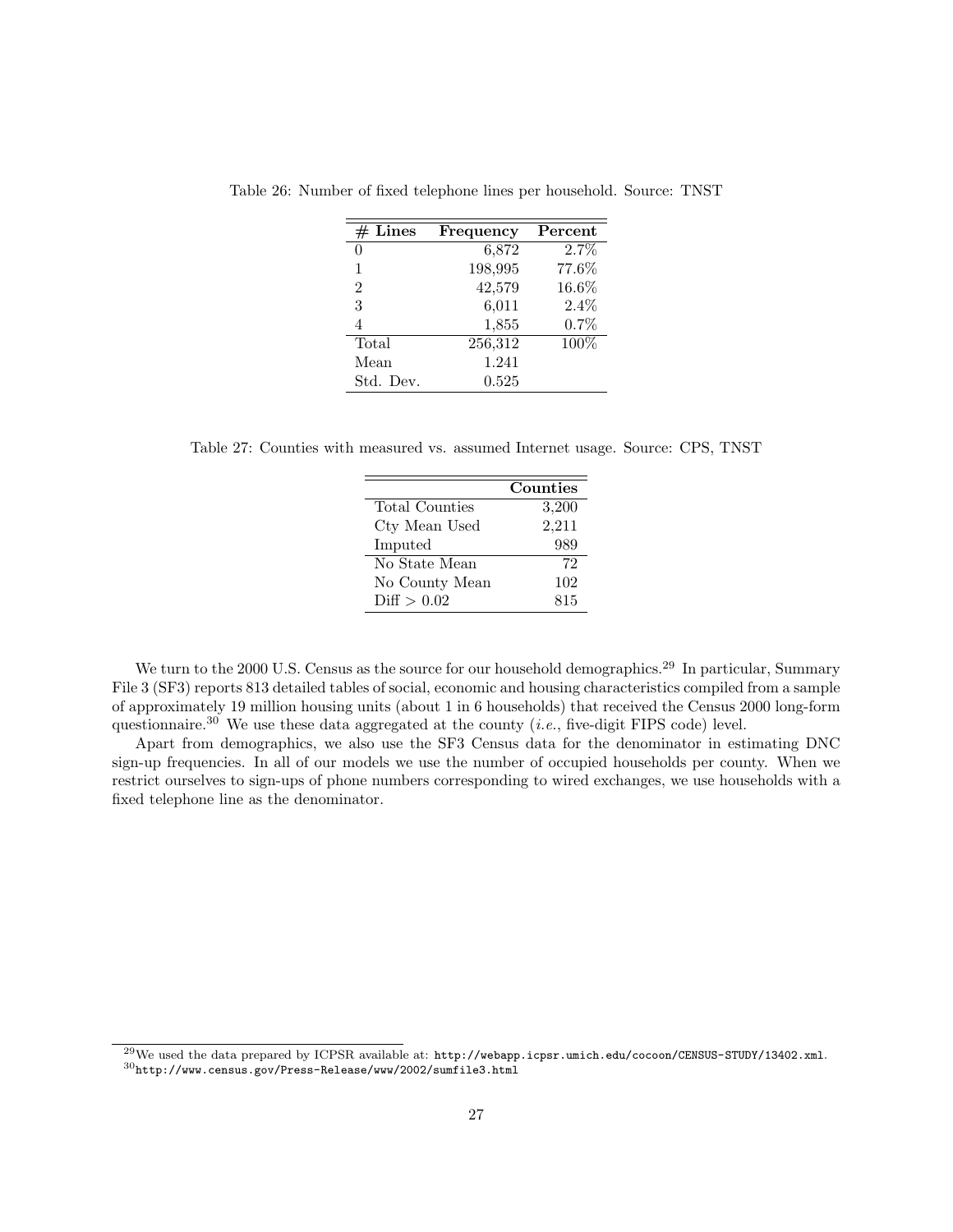# C Summary Statistics

This section contains summary statistics for the count variables by county. The non-count variables (including HasList, MergeList, pInternet, and  $pEduLow$ ) are reported as proportions. Variables that are county-level statistics such as  $HHSize \_{Avg}$ ,  $HHInc \_{Med}$  and  $HVal \_{Med}$  are reported as average or median values.

| Variable          | $\overline{\text{Mean}}$ | Std. Dev. | Min.             | $\overline{\text{Max}}$ . |
|-------------------|--------------------------|-----------|------------------|---------------------------|
| pop               | 90611.83                 | 294411.59 | 444              | 9519338                   |
| hh                | 33977.75                 | 104956.02 | 185              | 3136279                   |
| Phone             | 33130.09                 | 102818.27 | 178              | 3079273                   |
| dncland           | 15389.64                 | 49257.26  | 16               | 1311045                   |
| pInternet         | 0.48                     | 0.13      | 0.04             | 0.87                      |
| HasList           | $\rm 0.62$               | 0.49      | $\boldsymbol{0}$ | 1                         |
| MergeList         | 0.28                     | 0.45      | $\overline{0}$   | 1                         |
| <b>HRaceWhite</b> | 26939.54                 | 70845.25  | $\overline{122}$ | 1747061                   |
| <b>HRaceBlack</b> | 3863.30                  | 18913.14  | $\boldsymbol{0}$ | 475175                    |
| HRaceNative       | 246.45                   | 920.52    | $\overline{0}$   | 19922                     |
| HRaceAsian        | 1005.60                  | 8994      | $\boldsymbol{0}$ | 362618                    |
| <b>HRacePacIs</b> | 31.81                    | 412.81    | $\overline{0}$   | 19785                     |
| HRaceOther        | 1237.06                  | 11256.51  | $\overline{0}$   | 517748                    |
| HRaceMult         | 635.00                   | 3539.12   | $\boldsymbol{0}$ | 138223                    |
| HLatino           | 2959.83                  | $24450\,$ | $\overline{0}$   | 1012351                   |
| AgeHH15t24        | 1750.02                  | 5290.89   | $\overline{0}$   | 142220                    |
| AgeHH25t34        | 5840.51                  | 20475.32  | 19               | 637236                    |
| AgeHH35t44        | 7814.17                  | 25495.82  | 35               | 798701                    |
| AgeHH45t54        | 6826.14                  | 20967.08  | 28               | 627511                    |
| AgeHH55t64        | 4571.97                  | 13366.18  | 23               | 387127                    |
| AgeHH65t74        | 3741.58                  | 10544.55  | 15               | 287089                    |
| AgeHH75t84        | 2651.06                  | 7641.93   | $\overline{5}$   | 198907                    |
| AgeHH85up         | 782.30                   | 2292.98   | $\boldsymbol{0}$ | 57488                     |
| <b>HHSize_Avg</b> | 2.54                     | 0.20      | $\overline{2}$   | 4.38                      |
| HHSize=1          | 8757.93                  | 28161.87  | 41               | 770739                    |
| HHSize=2          | 11027.72                 | 30604.21  | 75               | 814159                    |
| HHSize=3          | 5595.08                  | 16777.51  | 22               | 490854                    |
| HHSize=4          | 4842.53                  | 15062.83  | 14               | 467485                    |
| HHSize=5up        | 8597.02                  | 30596.16  | 32               | 1060527                   |
| KidsSub5          | 5331.30                  | 17909.99  | $\overline{12}$  | 587541                    |
| Kids5t11          | 8491.63                  | 28624.48  | 38               | 975043                    |
| Kids12t18         | 6967.22                  | 21650.59  | 40               | 701013                    |
| <b>HHInc_Med</b>  | 35327.1                  | 8826.86   | 15805            | 82929                     |
| HHInc_10dwn       | 3245.14                  | 10596.3   | 18               | 330000                    |
| HHInc_10t15       | 2145.21                  | 6262.76   | 9                | 203819                    |
| HHInc_15t20       | 2126.87                  | 6138.90   | 13               | 196731                    |
| HHInc_20t25       | 2234.22                  | 6466.66   | 21               | 201561                    |

Table 28: Summary statistics for selected demographic count variables

Continued on next page...